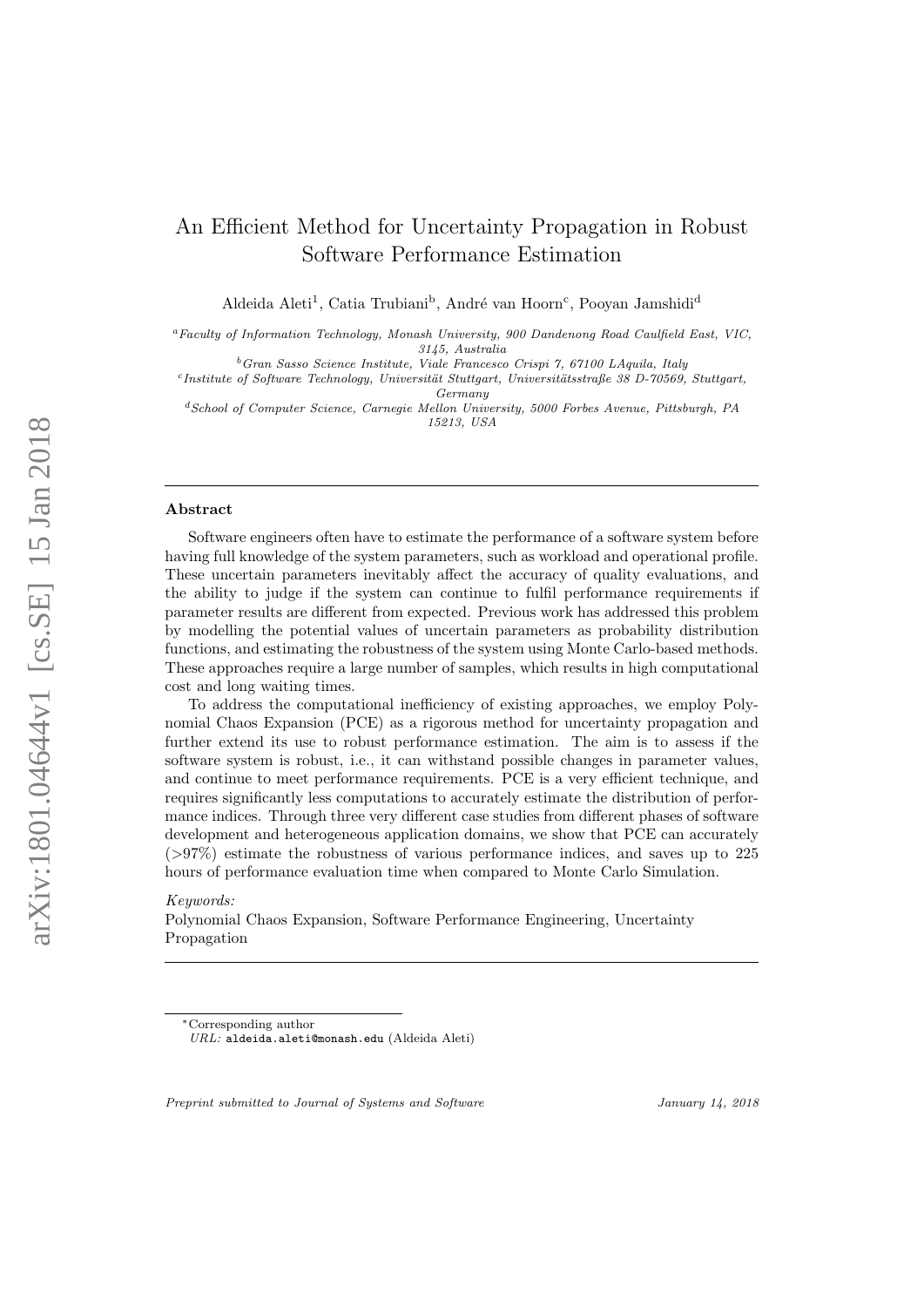## 1. Introduction

Performance is a crucial quality attribute of a software system that can be estimated at different stages of its life-cycle, from the architectural design phase to when the system is implemented and running [1]. When the performance is measured early in the development process, the aim is to derive the appropriate architectural decisions that improve the performance of the system. At this stage, performance models (e.g., Petri Nets [2], Queueing Networks [3], Layered Queueing Networks (LQN) [4]) are used to describe how system operations use resources, and how resource contention affects operations. Decisions made at early development phases greatly impact the quality of the final software product, and wrong decisions may imply an expensive rework, possibly involving the overall software system. Discovering performance issues early in the software development process may help avoid expensive fixes after the system has been built. At later stages of the software's lifecycle, performance models rely on actual measurements, and have additional uses, in particular: (i) design of performance tests; (ii) configuration of products for delivery; (iii) evaluation of planned evolutions of the design, while recognising that no system is ever final [5].

Performance estimationat early stages of software development is difficult, as there are many aspects that may be unknown or uncertain, such as the design decisions, code, and execution environment. In many application domains, such as heterogeneous distributed systems, enterprise applications, and cloud computing, performance evaluation is also affected by external factors, such as increasingly fluctuating workloads and changing scenarios [6, 7]. As a result, the software engineer is often forced to make decisions under uncertainty (i.e., related to the design or refactoring of the system), without knowing the exact impact of those decisions on performance.

A possible solution is to explicitly define the uncertainty in input parameters during the performance estimation process [8]. This allows for approximations of performance indices in cases where the system behaviour can not be determined or precisely evaluated in advance. In our previous work [9], we introduced a probabilistic formulation of input parameter uncertainties. The approach samples the distribution of the uncertain input parameters using a Monte Carlo-based approach, and solves a queuing network for each sample to evaluate the respective performance values. The histogram of output values is then used to evaluate how confident one should be that the system performance would not go below or above a certain required value.

While the Monte Carlo-based method provides a useful estimate of the probability distribution for the performance indices when uncertain parameters are present, it requires a large number of samples and very high computational cost, which makes it computationally expensive for design-time analytic solutions or on-line performance evaluations, and inconvenient for runtime applications.

To address this issue, we introduce a new approach for estimating performance robustness, which is based on polynomial chaos expansion (PCE) [10]. PCE is a stochastic response surface model that computes cumulative distribution functions for performance indices affected by uncertain input parameters. Accurate statistics can be obtained with only a few runs of computationally expensive queuing network solutions or measurements from running systems.

The proposed technique is applied to three very different datasets evaluated at various phases of software development and from heterogeneous application domains. These are: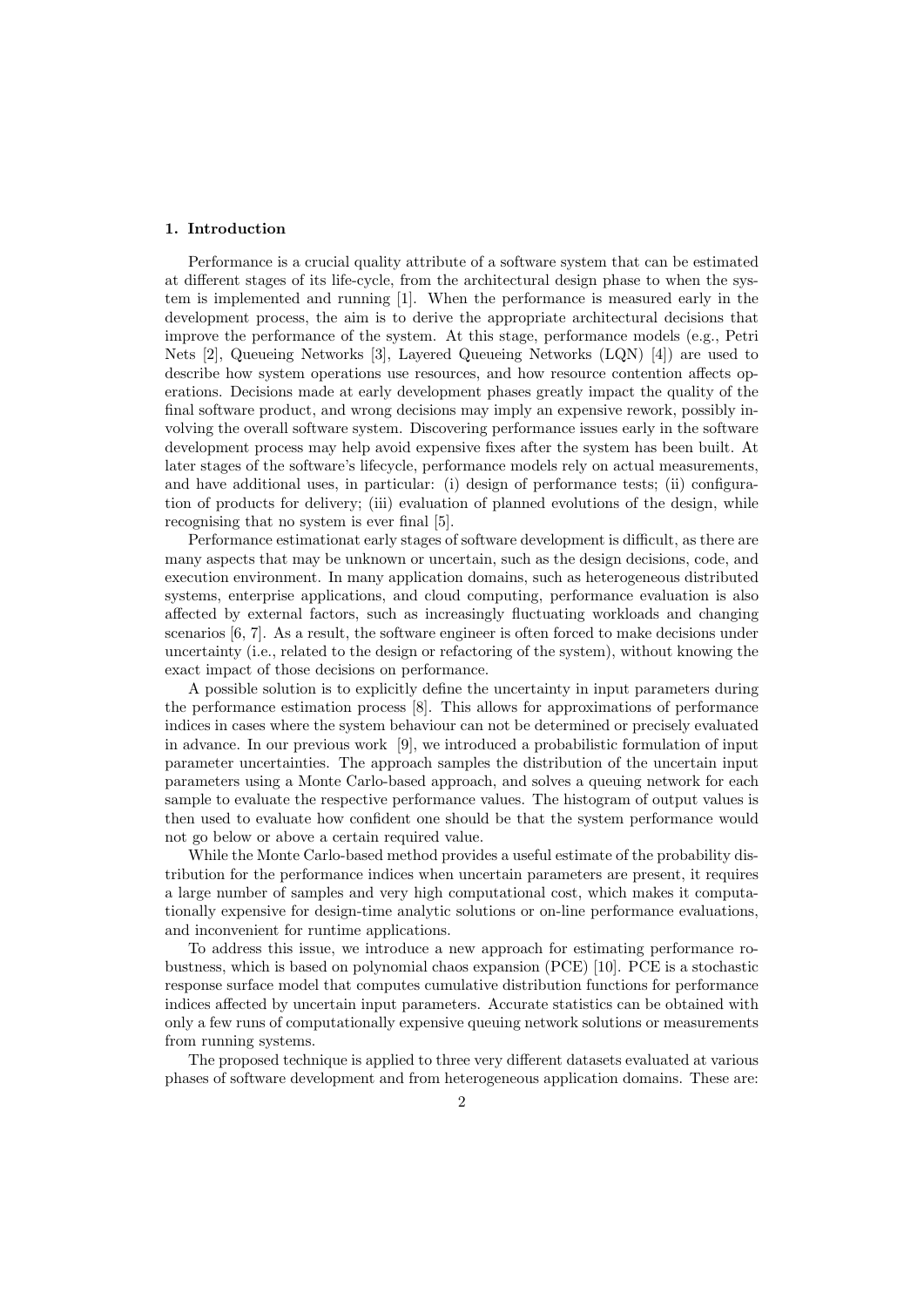E-commerce system, which is modelled at design-time with Layered Queueing Networks (LQN) [11], and two real systems, JPetStore, which is a Java enterprise application running in a controlled environment under load generation, and WordCount, a Stream Processing System (SPS) benchmark implemented with Apache Storm and running on a cloud cluster with OpenNebula. Experimental results demonstrate the effectiveness, accuracy, and robustness of our approach. The PCE method produces very low errors even with only 100 samples, saving up to 225 hours when compared to the Monte Carlo Simulation approach. The robustness of the technique was tested on noisy data with different levels of signal-to-noise ratios. The PCE method was at least 80% accurate in propagating uncertainty, with accuracy above 97% in the majority of the cases affected by noise.

# 2. Related Work

Issues arising from uncertain parameter inputs that affect the robustness of a software system have been investigated in the literature, with a main focus on quality attributes, such as reliability [12, 13] and performance [9]. Here, we review papers that are most relevant to our approach, by categorising them in terms of methods that use machine learning techniques for performance prediction, approaches for uncertainty analysis, and more in general techniques that can be used for uncertainty quantification and propagation.

## 2.1. Performance Estimation with Machine Learning

As performance evaluations and measurements can be quite costly, there has been a large body of work that has focused on reducing the number of evaluations required to make accurate estimations. To this end, several learning techniques have proven to be quite effective. Minimising the learning data when training these machine learning models from real observations, such as average arrival rates and response times [14, 15] has been a research priority.

The response surface methodology (RSM) explores the relationships between several explanatory variables and one or more response variables, in particular a sequence of designed experiments is used to obtain an optimal response [16, 17]. Such methodology has been applied for reliability-based design optimisation in [18], for multidisciplinary design optimisation [19, 20], and robust optimisation [21, 22]. A survey of samplingbased methods for uncertainty and sensitivity analysis is provided in [23], and a survey of fitness approximation methods applied in evolutionary computation is reported in [24].

When considering the performance indices of software systems, the type of applied machine learning techniques resulted to be quite diverse. For instance, Courtois and Woodside [25] use regression functions to derive performance models from measured data. An iterative process incorporates new measurements until the model's accuracy is considered high enough. In [26], service resource consumption is derived from an optimized set of response time measurements. Instead, Wang et al. [27] use Bayesian inference and Gibbs sampling to model service demand from queue length data. Kattepur and Nambiar [28] employ spline interpolation of service demands to propose a modified version of the multi-tiered web applications algorithm that provides more accurate estimates of maximum throughput and response time.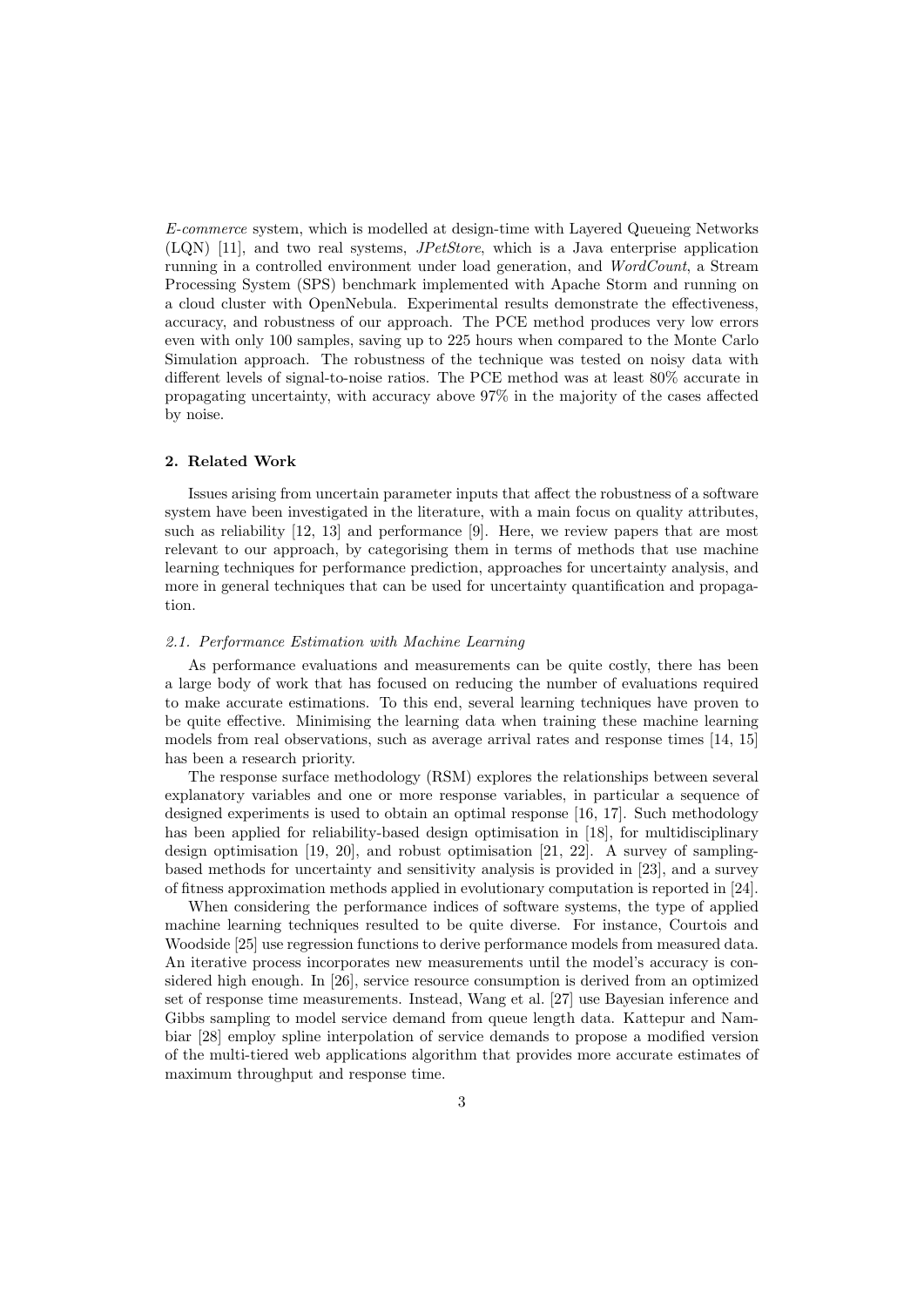Machine learning approaches have been also proposed for performance prediction of highly configurable systems [29, 30, 31, 32]. The system is considered a black-box model, which is learned or deduced from performance measurements of sampled configurations. A common strategy is to execute the system in different configurations and use machine learning techniques to generalize a model that characterize system performance [33].

Zheng et al. [34] applied Kalman filters to update parameters of queueing models as the software system evolves. Ghanbari et al. [35] derived performance parameters (such as service demands) by a combination of K-means clustering algorithm with a tracking filter for grouping classes of services. In [36] statistical techniques are applied to tune the application parameter space, and two classes of predictive models, piecewise polynomial regression and artificial neural networks are compared. Sharma et al. [37] apply independent component analysis to categorize workload requests and to identify their resource demands using measurement results such as CPU and network usage. Finally, genetic programming [38] has been used to derive software performance curves, but the evaluation is restricted to a limited set of input parameters that vary in a narrow interval.

Our approach differs from these works because we consider uncertain parameters of different nature (spanning from workload, operational profile, software resource demand, and hardware service time), and the values of such uncertain parameters can be expressed in different forms, such as probability distribution functions, intervals, random seeds, etc. This provides greater flexibility for software engineers in modelling parameters of different characteristics. In literature ML techniques are well-know to require a substantial amount of training data in order to provide accurate performance estimations. PCE, on the other hand, is a cost effective method that requires significantly less training data to estimate the performance of software systems [39], as also demonstrated by our experiments in this paper. Furthermore, the PCE approach has advantages over other ML methods due to the fact that the mean and variance of the output required for the quantifying the robustness of the system are available in closed form [40].

#### 2.2. Performance Uncertainty Analysis

There are several works in the literature that optimise QoS properties of software systems affected by variability in system or environment parameters. For instance, Menasce et al. [41] deal with uncertainties by reconfiguring software architectures at runtime. Kowal et al. [42] leverage the commonalities across variants of software systems to analyse uncertainty in terms of both parametric changes (which affect the values of performance annotations) and structural changes (which may affect the topology of performance models). Incerto et al. [43] express uncertainty as symbols in the specification of queuing network performance models and derive actual values of symbols by means of satisfiability modulo theory. Perez-Palacin et al. [44] proposed a methodology to guide software engineers in the process of recognizing and managing the existence of uncertainty. Jamshidi et al. [45, 7, 46] deal with uncertainty of workload in dynamic and uncertain cloud environments [47].

Previous work has tackled the problem of model-based performance and reliability evaluation of software systems in presence of uncertainties [9, 12, 48, 49]. The probabilistic formulation of parameter uncertainties is sampled using a Monte Carlo-based approach to systematically assess the robustness of a software system under uncertainty.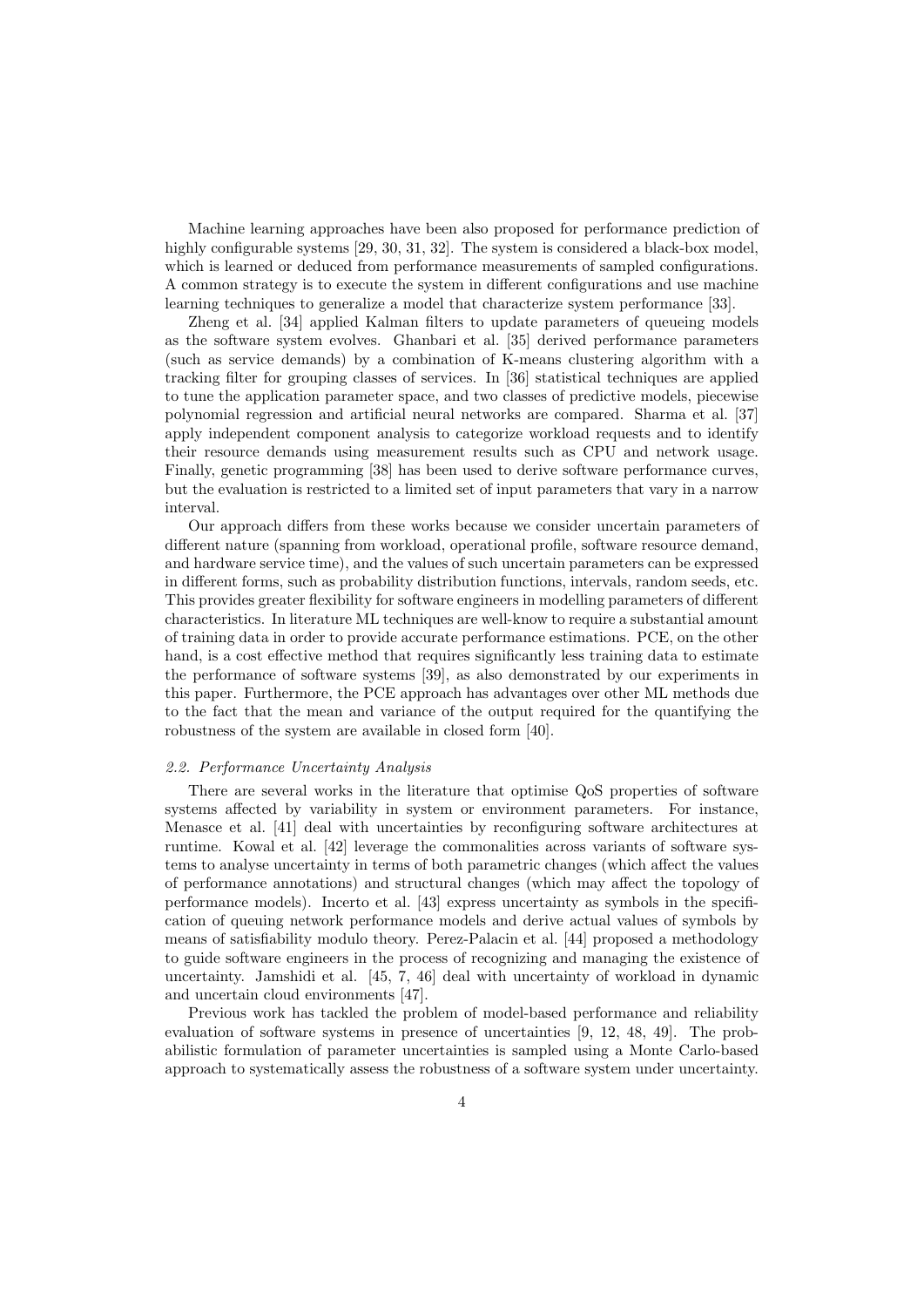As drawback, Monte Carlo simulation requires the creation of a large number of samples, which can be very computationally expensive [50], as the performance and reliability models have to be re-evaluated for each sample.

Esfahani et al. [6] introduce GuideArch, which employs fuzzy mathematical methods to reason about uncertainty. In GuideArch, the impact of architecture design alternatives on software properties is modelled as a triangular fuzzy value. The method enables the ranking of software architectures, finding the optimal architecture, and identifying critical design decisions.

Another approach that provides a quantitative method for comparing different design alternatives dealing with uncertainty is rArcheopterix (robust ArcheOpterix) [48, 12, 13]. The rArcheopterix framework considers the uncertainty of design-time parameter estimates and optimises embedded system architectures for clearly defined robust quality goals, such as confidence intervals.

Similarly to rArcheOpterix [48], we consider uncertain parameters as probability distributions. However, rArcheOpterix uses Monte Carlo-based method, which is computationally expensive. In this paper, we propose the PCE approach, which significantly reduces the number of samples required to perform uncertainty propagation.

# 2.3. Uncertainty Modelling and Propagation

The related work in uncertainty modelling and propagation aims at measuring the impact of uncertain input parameters on the system output. One way of classifying these methods is based on how uncertainty is described. The main categories are:

- Probabilistic approaches, which assume that the probability density functions (PDFs) of the uncertain parameters are known. These methods are known as parametric approaches and include solving techniques such as (i) maximum likelihood [51], (ii) method of moments [52], and (iii) Bayesian estimation [52]. In order to use these approaches, one has to choose the form of the model, e.g., Gaussian, and determine the coefficients of that model.
- Possibilistic approaches are methods that use a membership function to model uncertain input parameters. These methods are also known as non-parametric or fuzzy approaches, originally introduced by Zadeh [53]. Uncertain parameters are described using linguistic categories with fuzzy boundaries.
- Information gap decision theory [54] estimates the impact of uncertain parameters by the deviation of errors, i.e., the difference between the parameters and their estimation. It is usually used in cases historical data is not available, and uncertain parameters cannot be described with probability distributions functions or membership functions.
- Interval analysis was first introduced by Moore [55] and models uncertain parameters as intervals. Differently from probabilistic approaches, interval analysis is similar to a worst-case analysis. It aims to investigate the limits of variation, without assumptions of distribution.

Our approach belongs to the probabilistic kind, and is applied for the first time to model and propagate uncertainty in software systems.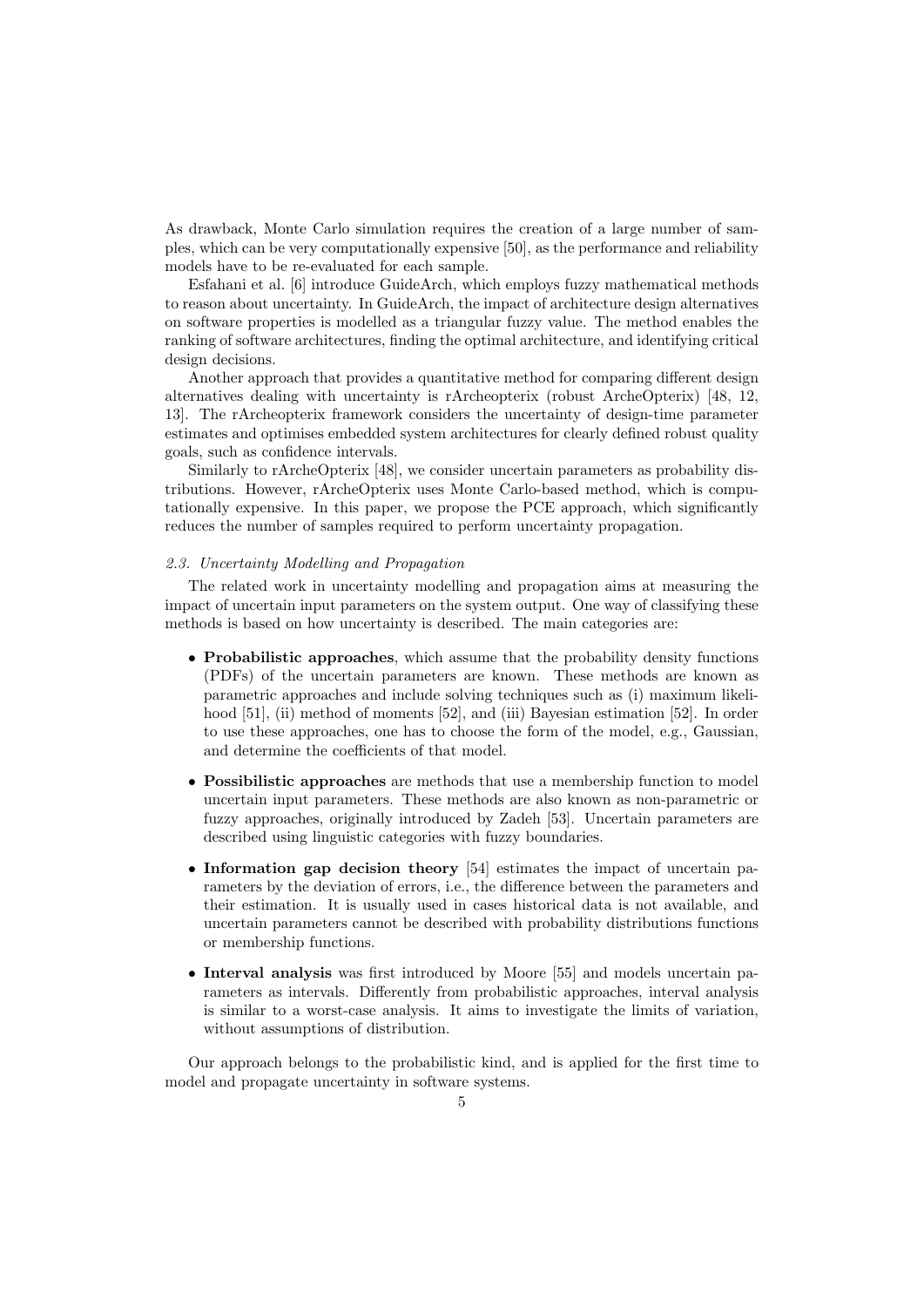# 3. Polynomial Chaos Expansion for Uncertainty Propagation in Robust Performance Estimation

Any software system, whether it is at the modelling stage or while running, has uncertainties associated with it. For instance, web-based systems would have to deal with an uncertain number of users, who may generate an uncertain number of requests for the various services that the system offers. At the modelling stage, a software architect would not have a full picture of the environment in which the software would be deployed. All these uncertain parameters affect the quality attributes of the system, and most importantly, performance.

It is possible to estimate the range or distribution of uncertain parameters from historical data, or using expert knowledge. It is yet unclear, however, how to estimate the performance (e.g., response time and resource utilization) of a software system when it is subject to uncertain parameter values. In this work, we seek to develop a solution to this problem.

As software systems usually have a large number of uncertain parameters with many possible values, it becomes infeasible to run exhaustive evaluations of the sample space and all possible value combinations. Instead, the method that we propose to use for estimating performance robustness explicitly considers parametric uncertainties and uses polynomial expansions to propagate these uncertainties, which makes it computationally more efficient than the standard Monte Carlo-based schemes that have previously been used in this area (please refer to Section 2).

#### 3.1. Polynomial Chaos Expansion

Given an uncertain parameter  $x$  (e.g., number of users for a service), and a performance index (e.g., response time of the service) y, polynomial chaos expansion estimates how the output varies as the input varies, thus propagating the uncertainty in the input into the output.

As the x parameter is uncertain, it represents a random variable  $X$ , and it is specified via a specific random variable  $\xi$  and its PDF  $\rho(\xi)$ , as follows:

$$
X = f(\xi) \tag{1}
$$

The random variable  $\xi$  can be uniform, exponential, etc., depending on the modelling choice. We seek for an appropriate function f such that given  $\rho(\xi)$ , we can achieve the required distribution of X. PCE takes a representation of an uncertain input (eq. 1), and expands the function f in terms of a set of orthogonal polynomials.

The polynomial basis comprises polynomials  $\psi_0 = 1, \psi_1, \psi_2, \dots$ , where  $\psi_i$  is a polynomial of order  $i$ , and they satisfy the orthogonality condition:

$$
\langle \psi_i, \psi_j \rangle = \int \psi_i(\xi) \psi_j(\xi) \rho(\xi) d\xi = 0, \quad \forall i \neq j \tag{2}
$$

which means that the covariance between any two different  $\psi_i(\xi)$  is zero, that is they are uncorrelated.

Using the orthogonal basis polynomials, we can write:

$$
X = f(\xi) = \sum_{i=0}^{\infty} a_i \psi_i(\xi),
$$
\n(3)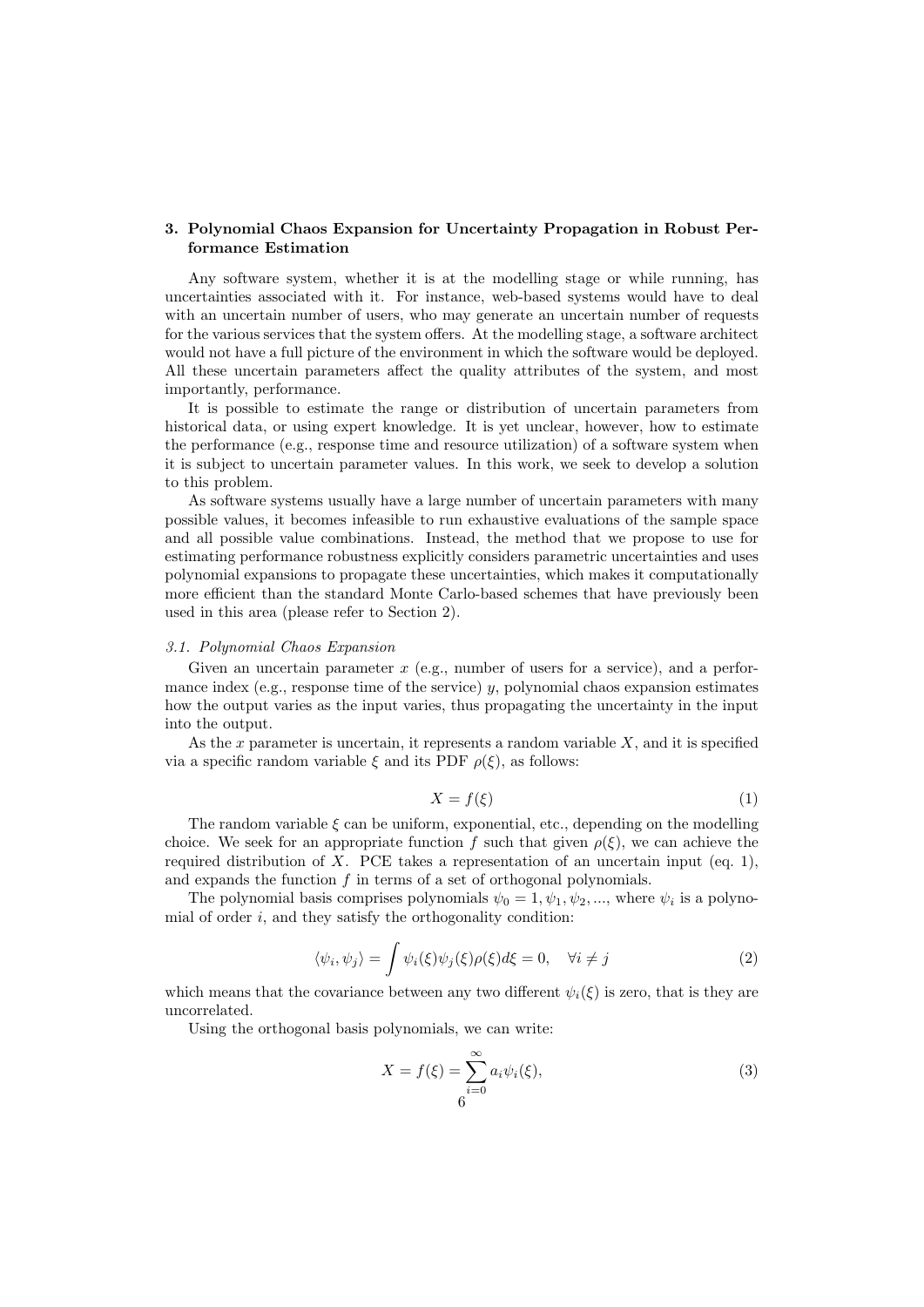where  $a_i$  are the expansion coefficients (the mode strength). The combination of  $a_i$  and  $\psi_i$  is called the *i*-th mode, for which a unique expansion exists where the mode strengths are given by

$$
a = \langle f, \psi_i \rangle / \langle \psi_i, \psi_i \rangle. \tag{4}
$$

The denominator  $\langle \psi_i, \psi_i \rangle$  is computed from the orthogonal polynomials, whereas the enumerator  $\langle f, \psi_i \rangle$  is an integral of the form given by eq. 2, which is evaluated numerically for complex forms of  $f$ .

Any expansion of  $\xi$  in the form of eq. 3 is called PCE. There are many possible functions f for a given X and  $\xi$  distribution, hence there can be many possible PCEs of a given X using a given random variable  $\xi$ .

For practical reasons, PCEs are usually truncated to a finite number of terms d as follows:

$$
X = f(\xi) \approx \sum_{i=0}^{d} a_i \psi_i(\xi), \tag{5}
$$

The term d should be large enough for the approximation to be accurate. In practice, a good representation f is one for which the truncated representation  $f_d$  with small d will be accurate. Since polynomials are orthogonal, they can be written uniquely as an expansion in the orthogonal family, which means that coefficients  $a_i$  are well defined. The polynomials are chosen based on the distribution of the chosen random variable  $\xi$ . The polynomial types used for standard forms of continuous probability distributions are listed in Table 1.

Table 1: Askey scheme of continuous hyper-geometric polynomials used for standard forms of continuous probability distributions.

| Distribution | Density function                                                                | Polynomial           | Weight function                        | Range              |
|--------------|---------------------------------------------------------------------------------|----------------------|----------------------------------------|--------------------|
| Normal       | $\frac{1}{\sqrt{2\pi}}e^{-\frac{\xi^2}{2}}$                                     | Hermite              | $e^{\frac{-\xi^2}{2}}$                 | $[-\infty,\infty]$ |
| Uniform      |                                                                                 | Legendre             |                                        | $[-1, 1]$          |
| Beta         | $\frac{(1-\xi)^{\alpha}(1+\xi)^{\beta}}{2^{\alpha+\beta+1}B(\alpha+1,\beta+1)}$ | Jacobi               | $(1 - \xi)^{\alpha} (1 + \xi)^{\beta}$ | $[-1, 1]$          |
| Exponential  | $e^{-\xi}$                                                                      | Laguerre             | $e^{-\xi}$                             | $[0,\infty]$       |
| Gamma        | $\xi^{\alpha}e^{-\xi}$<br>$\Gamma(\alpha+1)$                                    | Generalised Laguerre | $x^{\alpha}e^{-\xi}$                   | $[0,\infty]$       |

The PDF of  $\xi$  can take any form, e.g., discrete, continuous, discretised continuous, specified analytically, using histograms, datasets, or moments. The key point in PC theory is that the polynomial basis is linked with the distribution of  $\xi$ , which dictates the polynomial basis functions. The weighting function of the orthogonal polynomials in Table 1 is identical to the probability density function of the corresponding input distribution, which dictates the choice of the appropriate polynomial.

Usually, real-world systems have more than one uncertain input parameter. In this case, X,  $\xi$ , and the coefficients (mode strengths)  $a_i$  are vectors, hence we write them as **X**,  $\Xi$ , and  $\mathbf{a}_i$ . It follows that the polynomial  $\psi_i(\Xi)$  is multivariate, hence we can write it as  $\Psi_i$ .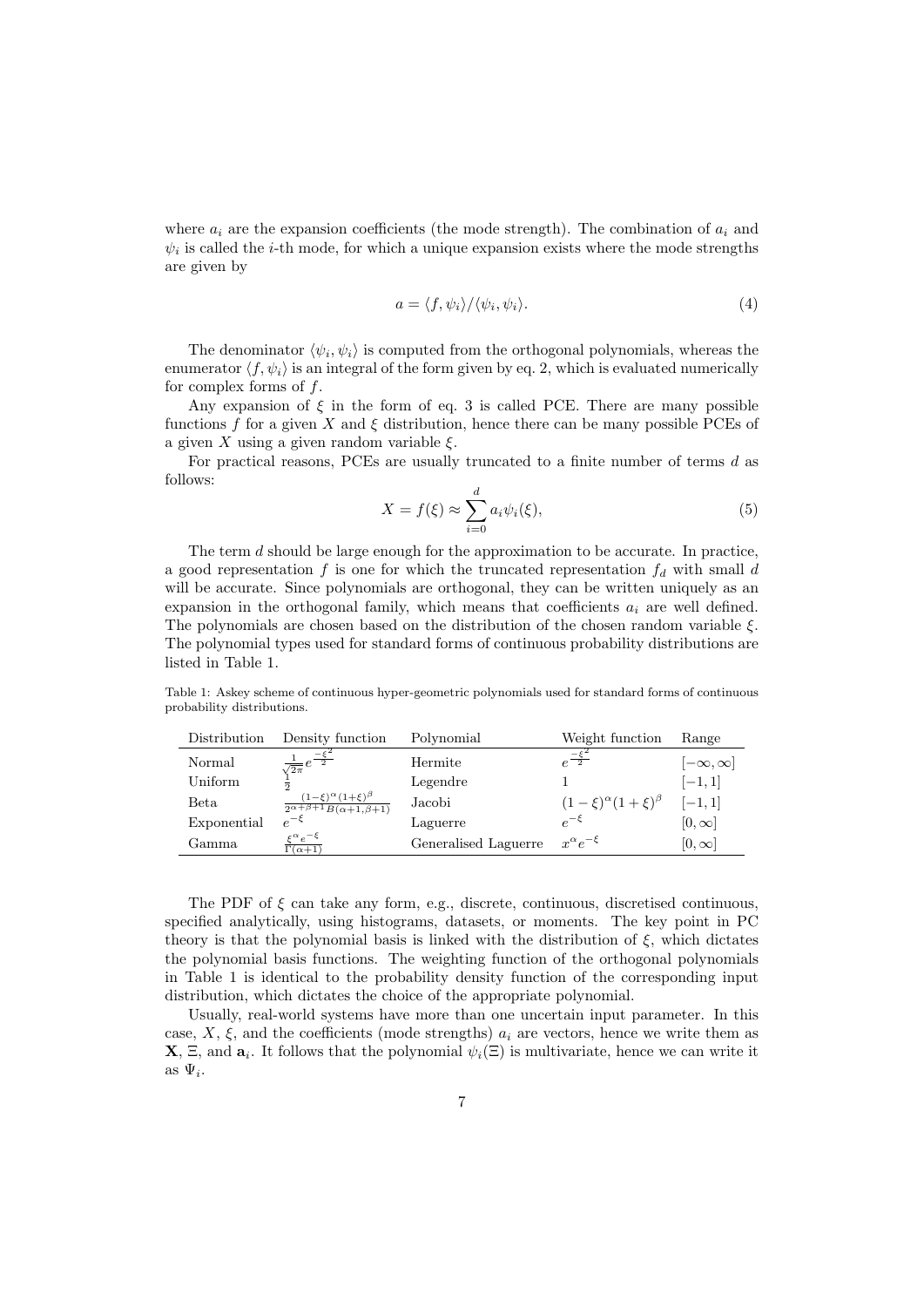If the random variables  $\Xi$  are independent,  $\Psi_i$  is a tensor product of the polynomial bases for each  $\Xi_i$ . More specifically, if  $\Xi$  comprises m id random variables, and given index  ${\bf j}=(j_1, j_2, ..., j_m)$ , we can write:

$$
\Psi_j(\Xi) = \prod_{i=1}^m \psi_{j_i}(\Xi_i)
$$
\n(6)

In case the input variables are not independent, they can be transformed using Independent Component Analysis (ICA) to remove any correlations [56]. ICA is a source separation method which aims at estimating independent unobservable (latent) variables which are mixed into observed variables. The main idea of the method is in its search for non-Gaussian components, which rely on the covariance matrix of random variables, and combines a static linear mixture model with higher order statistics in order to identify unobservable variables. An example is the variation of service demands due to changes in caching effectiveness. This occurs when processor workload increases, or there exists competing workload demands, affecting the number of user requests. As a result, these parameters will be correlated.

#### 3.2. Uncertainty Propagation

The primary objective of this work is to create a PCE expansion for performance indices given uncertain input parameters. Assume the output of a software system (performance index) is y when given an input x, i.e.,  $y = \eta(x)$ , where  $\eta$  represents the performance of the software system. As in the previous section, we assume this input is uncertain, hence it is represented as a random variable  $X$ . As a result, the output is a random variable  $Y = \eta(X)$ . Both X and Y can be vectors, if there are more than one input and one output.

Assume that we have a PCE for  $X$  as described in eq. 5, and we seek to represent the output with another PCE as follows:

$$
Y = g(\Xi) = \sum_{i=0}^{\infty} b_i \psi_i(\Xi), \tag{7}
$$

and in the truncated form as

$$
Y = g(\Xi) \approx \sum_{i=0}^{d} b_i \psi_i(\Xi). \tag{8}
$$

The random variable  $\Xi$ , the mode functions  $\psi_i$ , and the truncation level d for the PCE of Y are the same as the ones used for the PCE of X.

The PC analysis is completed by finding the mode strengths  $b_i$ , using intrusive or non-intrusive methods. Intrusive methods, such as the stochastic Galerkin technique [40], manipulate the governing equations, and provide semi-analytical solutions for uncertainty analysis. These methods are complex and computationally expensive, since they require symbolic manipulations, hence we use a non-intrusive and more efficient method, i.e., sparse quadrature [57].

Non-intrusive methods treat the system as a black box, and solve the following equation: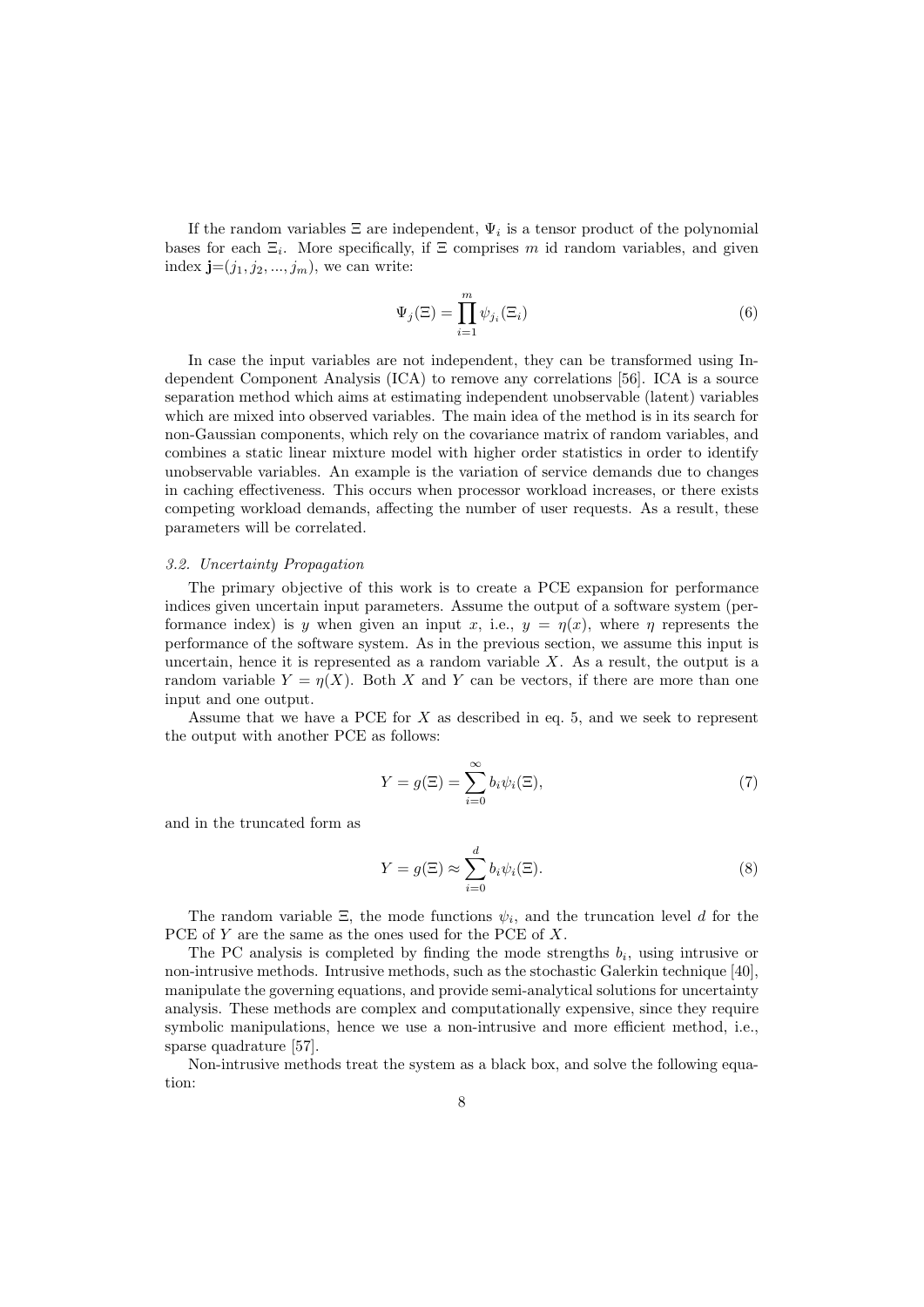$$
\sum_{i=0}^{d} b_i \psi_i(\xi) = \eta(f_d(\xi)),\tag{9}
$$

where  $f_d(\xi) = \sum_{i=0}^d a_i \psi_i(\xi)$ , by evaluation the system at different values of the random variable  $\xi$ .

 $\sum$ Once the mode strengths have been identified, and the PCE for the output  $y = \frac{d}{i=0} b_i \psi_i(\xi)$  has been established, the distribution Y as induced by distribution X is estimated.

Next, characteristic statistical properties of  $Y$  useful for uncertainty quantification, such as mean and variance can be exactly calculated. The first two moments of Y are obtained using properties of the orthogonal polynomials:

$$
E(Y) = b_0, \quad E(Y^2) = \sum_{i=0}^{d} b_i^2 \langle \psi_i, \psi_i \rangle.
$$
 (10)

from which the variance of Y can easily be calculated. Since for orthogonal polynomials  $\langle \psi_i, psi_i \rangle = 1$ , the variance is equal to

$$
E(Y^2) = \sum_{i=0}^{d} b_i^2.
$$
 (11)

## 3.3. Estimating Software Performance Robustness with PCE

The PCE method is applied to estimate the performance of software systems under uncertain input parameters. The main steps of the method are depicted in Algorithm 1 using the parameters from the running example of this section.

# Algorithm 1 PCE for Robust Performance Estimation.

|    | 1: procedure PCE                                                                            |                                                                               |
|----|---------------------------------------------------------------------------------------------|-------------------------------------------------------------------------------|
| 2: | $u \approx \sum_{i=0}^{d} a_i \psi_i(\xi)$                                                  | $\triangleright$ Number of users is represented using random variable $\xi$ . |
| 3: | $rt \approx \sum_{i=0}^{d} b_i \psi_i(\xi)$                                                 | $\triangleright$ Response time is represented in terms of $\xi$ .             |
| 4: | $a = \langle \sum_{i=0}^d a_i \psi_i(\xi), \psi_i \rangle / \langle \psi_i, \psi_i \rangle$ | $\triangleright$ Calculate the mode strengths a.                              |
| 5. | $b = \langle \sum_{i=0}^d b_i \psi_i(\xi), \psi_i \rangle / \langle \psi_i, \psi_i \rangle$ | $\triangleright$ Calculate the mode strengths b.                              |
| 6: | $E(rt) = b_0$                                                                               | $\triangleright$ Calculate the mean of response time.                         |
| 7: | $E(rt^2) = \sum_{i=0}^d b_i^2$                                                              | $\triangleright$ Calculate the variance of response time.                     |
|    | 8: CoV= $\frac{\sqrt{E(rt^2)}}{E(rt)}$<br>9: end procedure                                  | $\triangleright$ Calculate the coefficient of variation of response time.     |
|    |                                                                                             |                                                                               |

The first step of this process (line 2 of Algorithm 1) is concerned with representing uncertain input parameters in terms of random variable defined by their probability distributions. Depending on the type of the uncertain input parameter, different probability density functions may be appropriate.

For instance, consider a web-based system that provides certain services, and we are interested in estimating whether the system is robust in terms of response time, i.e., we would like to make sure that our system can meet response time requirements of our users despite the uncertain parameters that may affect it. One potential uncertain parameter is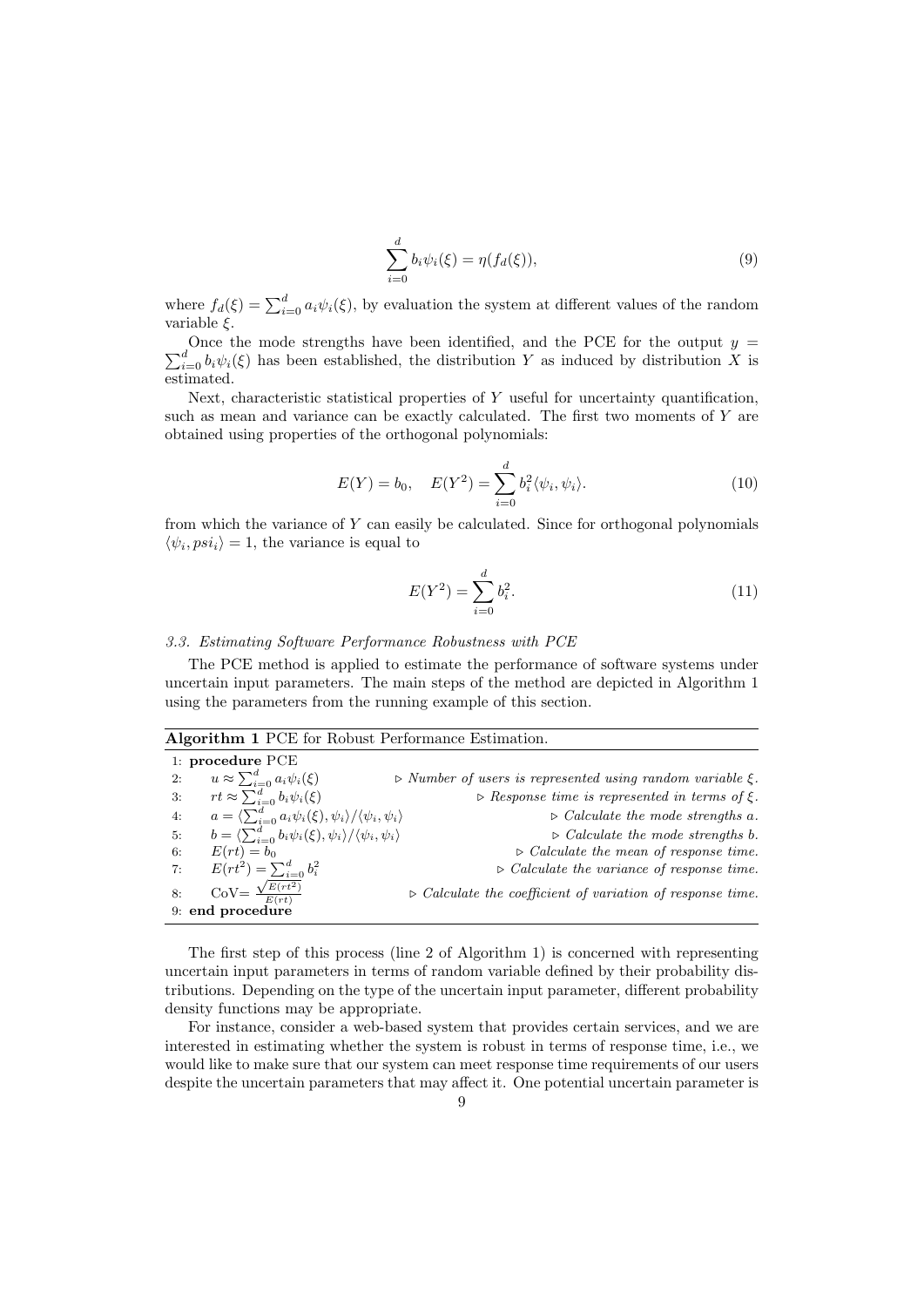the number of users. Through historical data (e.g., considering how the system has been used in the past), assume we observe that this parameter follows a normal distribution with mean  $\mu = 100$  and standard deviation  $\sigma = 20$ .

As described in line 2 of Algorithm 1, the number of users  $u$  is expressed in terms of a standard normal random variable  $\xi$  in  $N(0, 1)$ . Given X, the aim is to estimate how this uncertainty manifests itself in the performance indices of the system, such as the response time. To this end, the response time trt is expressed in terms of the same random variable  $\xi$  as follows:

$$
rt \approx \sum_{i=0}^{d} b_i \psi_i(\xi) \tag{12}
$$

The coefficients  $b_i$  are calculated using the sparse quadrature method [57], as illustrated in line 4 and 5 of Algorithm 1. In our example, this represents the response surface of response time as calculated by PCE, which can be used for performance robustness quantification.

Performance robustness is defined as either the lack or low level of performance variation in response to a perturbation. To illustrate this concept, the output of the PCE model is presented in Figure 1 for two different software systems that are affected by the same uncertain parameter (number of users) with mean 100 and standard deviation 20.



Figure 1: Distribution of potential number of users estimated using 1,000 samples.

The response time of both systems has the same mean, but differs in standard deviation: the response time of System 1 shown in Figure 1a has a lower standard deviation  $(\sigma = 1.2e - 07)$  than the response time of System 2 shown in Figure 1b  $(\sigma = 4.2e - 05)$ . Standard deviation is a commonly used measure of variation and robustness. This metric can be estimated using Equation 10. However, standard deviation, while it measures dispersion, does not allow for comparing how robust a system is for different performance indices coming from different distribution, as they may vary greatly in the means about which they occur.

In this paper, we propose to use the coefficient of variation (CoV), which can be calculated by taking the ratio of mean and standard deviation, and as a result cancelling the units.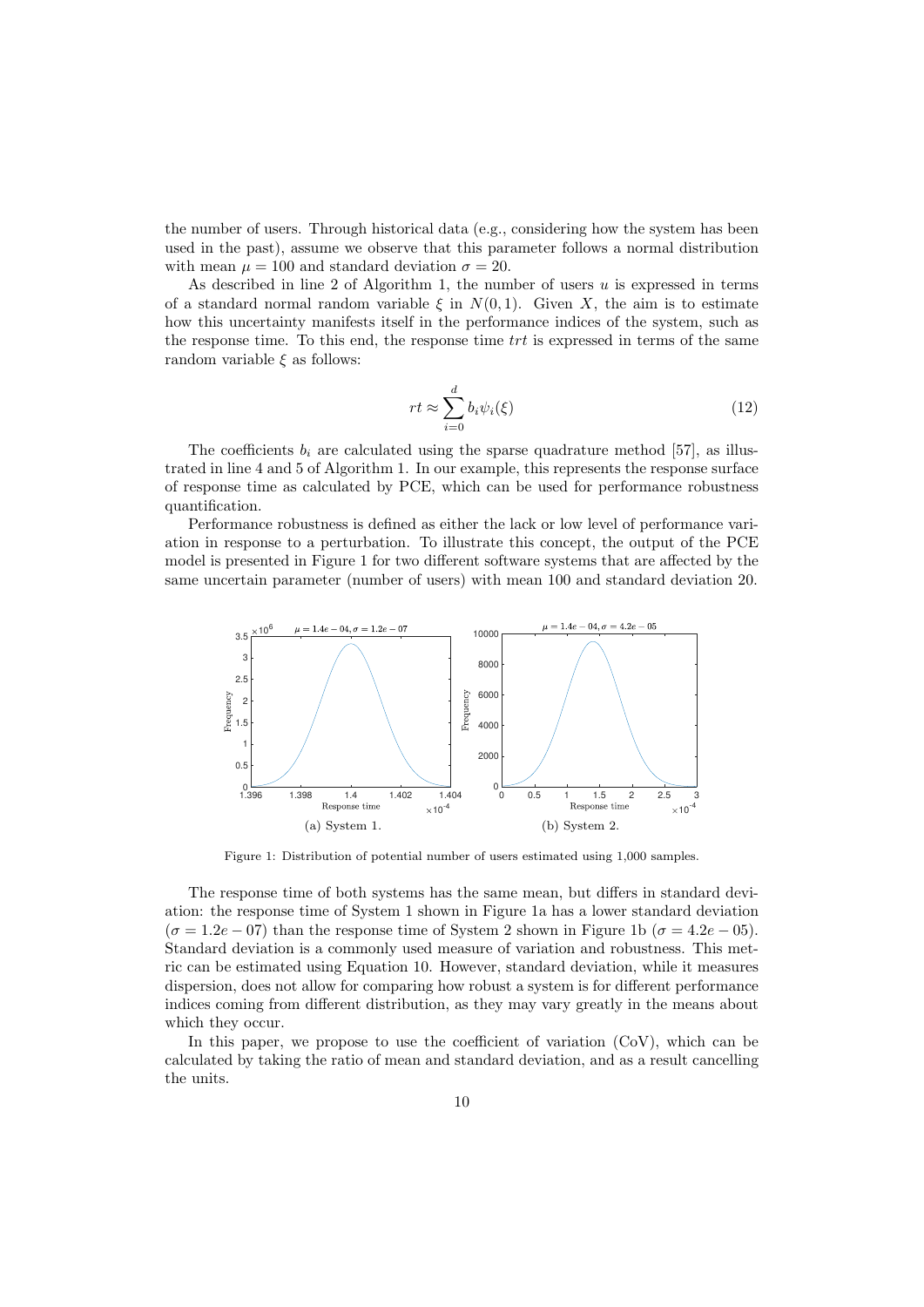$$
CoV = \frac{\sqrt{E(rt^2)}}{E(rt)}
$$
\n(13)

Both the mean (first moment)  $E(rt)$  and the variance (second moment)  $E(rt^2)$  are calculated using Equation 10. CoV is expressed as a percentage, and estimates the variability of the performance indices with respect to the mean, as reported in Equation 13 and line 4 of Algorithm 1. The means tell us whether the systems meet performance requirements, whereas the CoVs indicate whether these means are robust. A system with low CoV is less dispersed, hence more robust towards the variation of the input parameters. In the example presented in Figure 1, CoV of System 1 is 0.08%, whereas the CoV of System 2 is 30%, hence it can be concluded that the response time of System 1 is more robust than the response time of System 2, and would be less influenced by variations in the number of users.

#### 4. Experimental Evaluation

To evaluate the PCE technique for robust software performance estimation, we performed an experimental study on three different software systems. The case studies are chosen such that they represent different phases of software development, and have different numbers of uncertain input parameters with various distributions. The nature of the systems is also different with uncertainty levels of different scales. Each run has a fixed set of parameters that does not vary during the experiment.

We empirically estimate the ranges and distribution of uncertain parameters using experimental measurements of the system. The probability density function is estimated from the data. While there are different ways of estimating the probability density function, a typical approach is using kernel density [58]. A kernel distribution produces a nonparametric probability density estimate that fits to the data. The resulting distribution is defined by a kernel density estimator, a smoothing function that determines the shape of the curve used to generate the probability density function, and a bandwidth value that determines the range.

We use cross-validation for model selection, while the accuracy of the selected degree for the PCE is measured by the leave-one-out error [59]. The method consists of running the PCE analysis on  $N$  sets of a reduced experimental design selected from the available data, and comparing its prediction on the excluded points with the real output values. The generalisation error is estimated for each set of reduced experimental design, and averaged over N sets. This method has been shown to be more reliable and to overcome any issue with over-fitting present in other approaches [60].

We also investigate the efficiency of the method by using different numbers of samples in PCE model construction, and robustness, which is determined by introducing different levels of noise in measurements. Finally, we evaluate how PCE performs when compared to the commonly used Monte Carlo approach. Different samples were used for PCE and the Monte Carlo Method. Results are shown for each case study individually, and summarised at the end.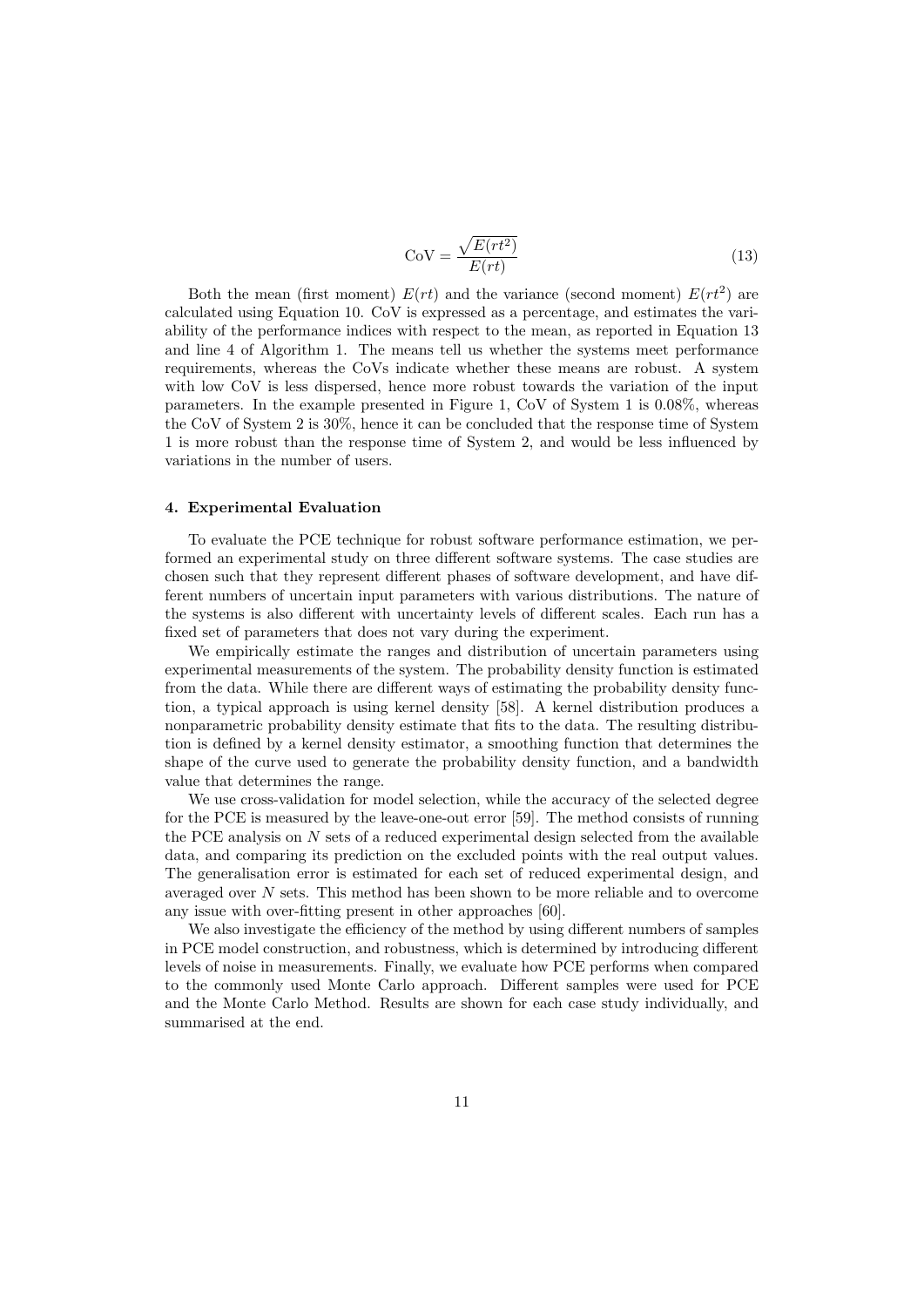## 4.1. Benchmark Method – Monte Carlo Simulation

We compare the efficiency of the PCE method against a commonly used approach: Monte Carlo Simulation [13]. Monte Carlo-based methods usually evaluate a large number of samples that consider various combinations of uncertain parameters. As in the PCE approach, uncertain parameters are sampled from their respective probability distribution, and performance indices are measured as described in Algorithm 2. The MC method is terminated when the desired statistical significance is achieved, measured by the relative error e in line 7 of Algorithm 2.

Algorithm 2 Monte-Carlo method with dynamic stopping criterion.

|    | 1: procedure MONTECARLO()                                                                                       |                                                                                       |
|----|-----------------------------------------------------------------------------------------------------------------|---------------------------------------------------------------------------------------|
| 2: | $i=1$                                                                                                           |                                                                                       |
| 3: | while $e > 0.05$ do                                                                                             | $\triangleright$ Tolerance level is set at 0.05 for 95\% confidence.                  |
| 4: |                                                                                                                 | $r_i$ =MONTECARLOSIMULATION(samples) $\triangleright$ Perform Monte Carlo Simulation. |
| 5: | $\overline{r} = \frac{\sum\limits_{j=0}^{n} r_j}{\sum\limits_{i=1}^{n} r_i}$                                    | $\triangleright$ Calculate the mean over all samples.                                 |
| 6: | $\overline{r^2} = \frac{\sum_{j=0}^{n} r_j^2}{\frac{r^2}{4}}$                                                   | $\triangleright$ Calculate the mean-square over all samples.                          |
| 7: | $e = \frac{2z_{(1-\alpha/2)}}{\sqrt{i}} \frac{\sqrt{\overline{r^2}-\overline{r}^2}}{\overline{r}}$<br>$i = i+1$ | $\triangleright \alpha$ is the desired significance of the test.                      |
| 8: |                                                                                                                 |                                                                                       |
| 9: | end while                                                                                                       |                                                                                       |
|    | 10: end procedure                                                                                               |                                                                                       |

The parameter  $z$  in line  $7$  refers to the inverse cumulative density value of the standard normal distribution (for less than 30 samples the t-distribution is used), whereas  $\alpha$  is the desired significance of the test. For further details and illustration of the dynamic stopping criterion we refer the interested reader to [13].

# 5. Case Study  $1 - E$ -commerce

The E-commerce system is a web-based application that manages business data related to books and movies: guest users can browse catalogues, while customer users can make selections of items to be purchased. A Layered Queueing Network (LQN) model for this case study has been used for running model-based performance analysis [61]. Here we introduce uncertainties in the specification of input parameters as described in the following section.

# 5.1. Experimental Design

Table 2 reports the uncertain parameters defined for this case study. Depending on the source of uncertainty, parameters may result in different distributions and range of possible values. Software designers had a colloquium with the system owner, and they agreed to specify the following range of values: (i) workload, which is labelled as users, and is uniformly distributed between the range (49, 98); (ii) service demands, denoted as  $P\text{Avail}$  and  $P\text{Qual}$ , which indicate the demand incurred by the services intended to determine the availability and quality of products, respectively; (iii) hardware service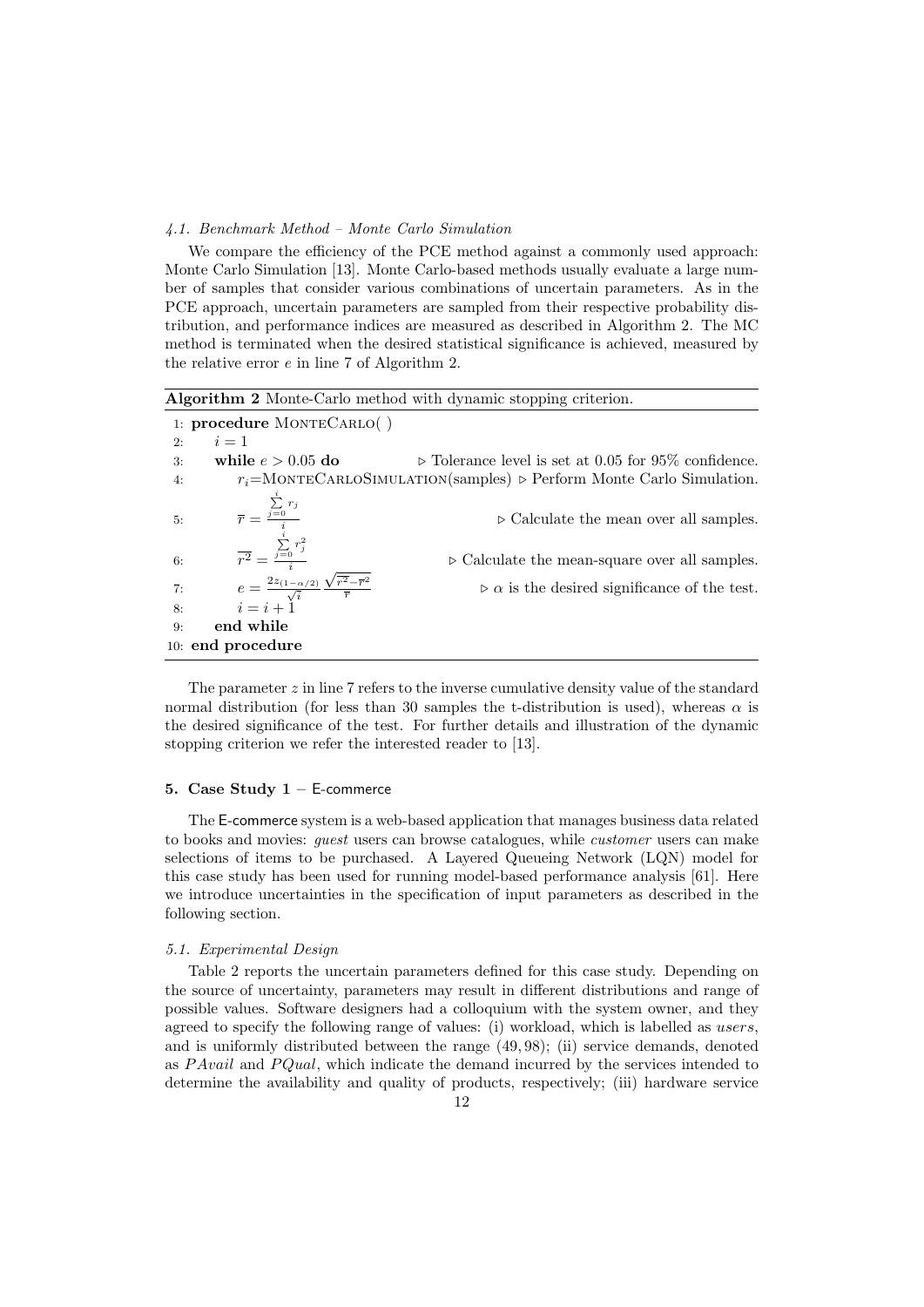times, that are: (1)  $DBL$ , i.e., light requests to database  $25\%$  of time solved in 0.03 UT (unit of time),  $50\%$  with 0.015 UT, and  $25\%$  with 0.0075 UT, and (2) DBH refers to heavy requests to database which are in 50% of the time solved in 0.06 UT (units of time), 25% with 0.009 UT, and  $25\%$  with 0.12 UT; (iv) operational profile DBA denotes the access to promotions by users, and is triangularly distributed between 0.2 and 0.8, plus 0.5 as mode. The parameters show no correlation between each other, hence are considered independent and no tranformation is required for the PCE. The LQN Solver tool [62] is used to analyze the runtime behaviour of the software system and get measurements for different performance indices representing response time, throughput, and utilization. The evaluation of each sample takes approximately 3 minutes.

| Parameter  | Distribution | Range of values                          |
|------------|--------------|------------------------------------------|
| users      | uniform      | (49, 98)                                 |
| PAvail     | normal       | (2, 8)                                   |
| PQual      | normal       | (4, 16)                                  |
| DBL        | discrete     | $(0.03, 0.25, 0.015, 0.5, 0.0075, 0.25)$ |
| <b>DBH</b> | discrete     | (0.06, 0.5, 0.009, 0.25, 0.12, 0.25)     |
| <b>DBA</b> | triangular   | (0.2, 0.8, 0.5)                          |

Table 2: E-commerce – uncertainty specification.

#### 5.2. Results

The PCE technique is applied to the E-commerce case study. The probability distribution plots in Figure 2 show the results for all performance indices, both predicted  $(Y_{PC})$  and measured  $(Y)$ . For the purpose of this experiment, we considered the following performance indices: mean response time and throughput for the browseCatalog and makePurchase services, and the utilization of database and library components.

The number of samples used in this case is 1,000. The plots indicate that in all scenarios, the probability distributions of the real and predicted values by PCE are almost identical, indicating that the polynomial chaos expansion technique is very accurate.

The detailed results of the polynomial chaos expansion are shown in Table 3. The second column lists the polynomial degree, which shows the complexity of the model. This is derived through an automated exploration of different degrees up to  $d=30$ , which gives the best fit. The mean, standard deviation (SD), and coefficient of variance (CoV) are indicators of solution quality. These are estimated through Equation 10 for each performance index reported in Figure. 2.

The CoVs shown in Table 3 indicate that the solution is relatively robust in terms of response time for *makePurchase* service (around 54%), but has very low robustness with respect to the other performance indices, especially for the throughput of the *browseCat*alog service (159.77%) and the utilization of the *library* component (159.76%).

As this case study shows, while a software system may be robust in terms of some performance index, it may suffer in the robustness of other indices. Hence, these aspects should be considered simultaneously when designing new software systems, or while taking refactoring actions.

The degree of the most accurate expansion depends on the number of samples used to construct the PCE. The errors in Table 4 are an indication of the accuracy of the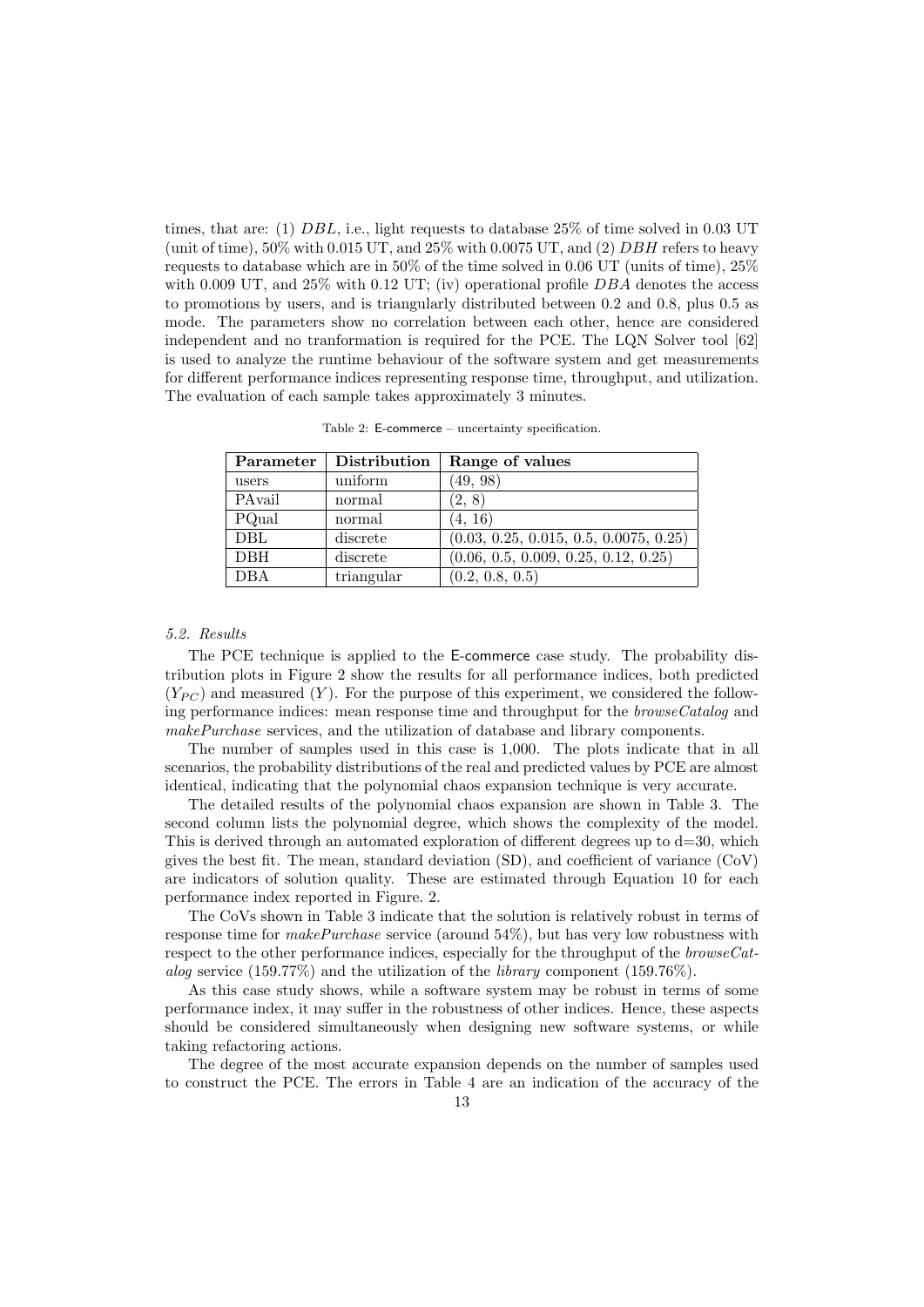

Figure 2: Distribution of the different performance indices for the E-commerce System, as obtained from direct sampling of 1,000 points, as well as from the PCE estimate.

| Performance          | PCE    |        |           |                         |  |  |
|----------------------|--------|--------|-----------|-------------------------|--|--|
| <b>Indices</b>       | Degree | Mean   | <b>SD</b> | $\overline{\text{CoV}}$ |  |  |
| RT (browseCatalog)   | 6      | 1.84   | 2.94      | 159%                    |  |  |
| (makePurchase)<br>RT | 8      | 182    | 43.21     | 54\%                    |  |  |
| TH (browseCatalog)   | 7      | 3.47   | 5.55      | 159.77%                 |  |  |
| RT (makePurchase)    | 16     | 0.0062 | 0.0022    | 35.2%                   |  |  |
| (database)           | 6      | 0.038  | 0.057     | 149.55%                 |  |  |
| (library)            | ד      | 0.27   | 0.43      | 159.76%                 |  |  |

Table 3: PCE results for the E-commerce System.

uncertainty propagation and robustness estimation. The PCE approach was very efficient and produced very low errors even with 100 samples. In the majority of the cases, the accuracy of PCE was above 99%, apart from the thoughput for the makePurchase service, where the PCE method had an error of 14% for 100 samples.

For comparison, the last column of Table 4 shows the number of samples required by the Monte Carlo method to accurately estimate the robustness of the system. The confidence value was set to 95%, which means that errors should be less than 5%. As each sample takes approximately 3 minutes to be evaluated, we set the stopping criterion to 1,000 or until the desired level of accuracy has been achieved. In 3 out of 6 scenarios the MC method did not achieve the desired level of accuracy with the allowed 1,000 samples: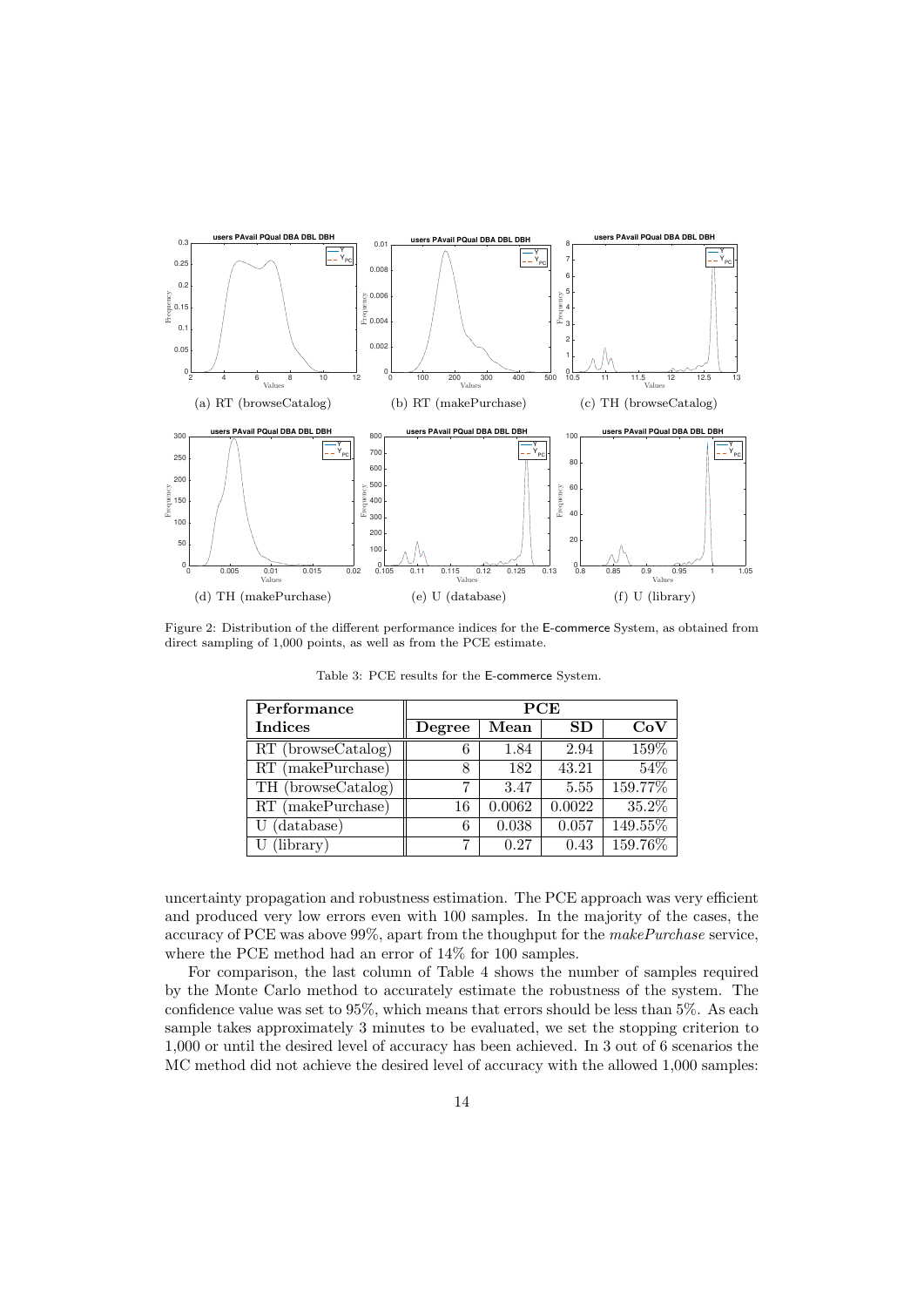| Performance                    |             | MC Samples  |             |            |          |
|--------------------------------|-------------|-------------|-------------|------------|----------|
| Indices                        | 1000        | 700         | 300         | <b>100</b> | Required |
| (browseCatalog)<br>RT          | 5.2 E-05    | $7.2 E-0.5$ | $1.2 E-04$  | $2.9 E-04$ | >1,000   |
| (makePurchase)<br>RT           | $5.1 E-0.5$ | $7.1 E-05$  | $1.2 E-04$  | $2.9 E-04$ | >1,000   |
| (browseCatalog)<br>TH          | $2.2 E-04$  | 5.72 E-04   | 1.19 E-03   | 3.25 E-03  | 549      |
| TH (makePurchase)              | 1.9 E-02    | $4.9 E-02$  | 1.1 E-01    | 1.4 E-01   | >1,000   |
| $(\overline{\text{database}})$ | $4.5 E-04$  | $6.6 E-04$  | $4.1 E-04$  | $6.2 E-03$ | 549      |
| $\overline{U}$ (library)       | 3.1 E-04    | 4.83 E-04   | $3.05 E-04$ | $2.7 E-03$ | 557      |

Table 4: Accuracy of PCE estimates with different number of samples for the E-commerce System.

RT (browseCatalog), RT (makePurchase), and TH (makePurchase). PCE, on the other hand, produced models for these cases that are at least  $98\%$  accurate. in the other three cases, while the MC method converged at around 550 samples, PCE required only 100 samples with an error  $< 1\%$ . This translates to 450 samples times 3 minutes/sample = 22.5 hours in time savings.

Table 5: Leave-one-out cross-validation errors of PCE with different levels of relative added noise (RAN) for the E-commerce System.

| Performance        | <b>RAN</b> level |            |            |            |  |
|--------------------|------------------|------------|------------|------------|--|
| Indices            | 20               | 10         | 5          |            |  |
| RT (browseCatalog) | $6.94E-03$       | $6.29E-02$ | $1.71E-01$ | 3.43E-01   |  |
| RT (makePurchase)  | $1.40E-04$       | $1.70E-04$ | $3.50E-04$ | 5.70E-04   |  |
| TH (browseCatalog) | $2.02E-02$       | $1.65E-01$ | 3.94E-01   | 6.04E-01   |  |
| TH (makePurchase)  | $2.83E-02$       | 4.25E-02   | 8.40E-02   | $1.64E-01$ |  |
| (database)         | 2.07E-02         | 6.24E-02   | 1.80E-01   | 3.81E-01   |  |
| (library)          | 1.11E-02         | 2.87E-02   | 9.29E-02   | 2.48E-01   |  |

While the PCE achieved high accuracy for most purposes (more than 99%), a more accurate estimate of the tails of the distribution can have significant implications, especially in the case of robust performance estimation. Moreover, the PCE approach estimates the output distributions at a very low computational cost, giving high accuracy even with a low number of samples. The PCE achieved more than 99% accuracy even with 100 samples in the majority of the performance indices. The numerical experiments confirm that the new methodology is competitive in a wide range of parameters, especially where high accuracy is required.

Finally, we investigate the robustness of the PCE technique by adding independent normally distributed random values [63] to the LQN model-based results. To control the level of the noise that we add to the response value, we use the relative added noise (RAN), which is defined as the ratio of the power of response value and the power of added noise:

$$
RAN = \frac{\mu}{\sigma} \tag{14}
$$

where  $\mu$  is the mean of the response and  $\sigma$  is the standard deviation of the noise. We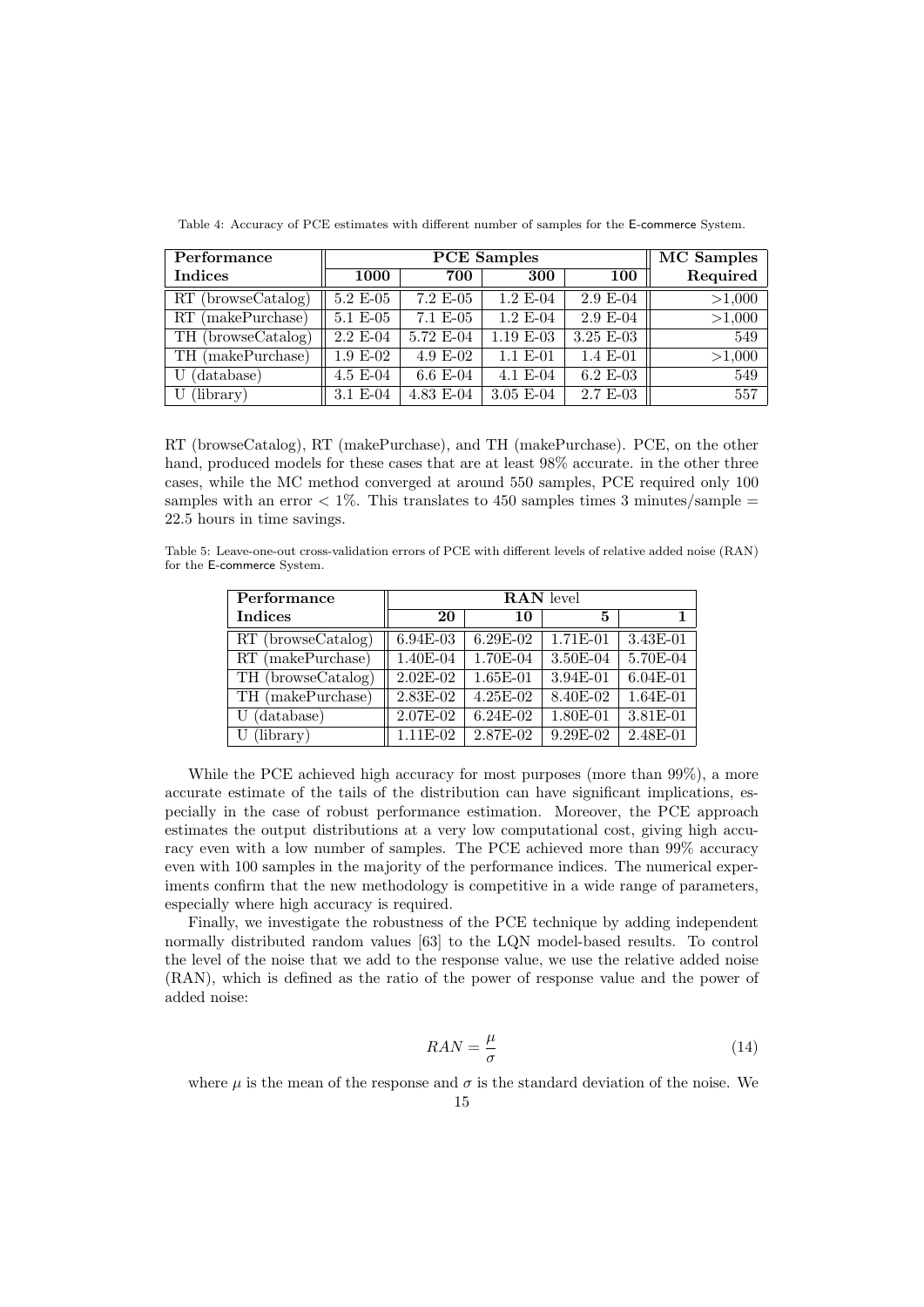set different levels of RAN, with higher RAN level indicating less discrepancy and noise. The leave-one-out errors shown in Table 5 indicate that the PCE method is quite robust towards introduced noise. In the majority of the cases, the errors are below 20%, even with RAN level of 5, which is the highest noise level.

# 6. Case Study 2 – JPetStore

 $JPetStore<sup>1</sup>$  is a distributed Java EE demo application representing a typical web-based online shopping system for selling pets, where an HTML-based web interface enables to perform typical use cases, such as signing in and off, browsing through the product catalog with categories and products, maintaining a virtual shopping cart, and purchasing an order. A more detailed description of a previous version of the application w.r.t. its use cases can be found in our previous work [64].

#### 6.1. Experimental Design

The JPetStore system is exposed to synthetic session-based workload executed by a workload generator, according to the methodology described in our previous work [64]. A constant number of concurrent users (defining the level of workload intensity) is performing a sequence of inter-related requests (defining the navigational profile) to the system. The workload is closed as a new user session is started only after a previous session has terminated.

|            |         | Parameter   Distribution   Range of values |
|------------|---------|--------------------------------------------|
| numUsers   | uniform | (10, 100)                                  |
| cpuCatalog | uniform | (0, 700)                                   |

Table 6: JPetStore – uncertainty specification.

Table 6 shows that we have two uncertain parameters: (i) the number of users (numUsers) uniformly varies from 10 to 100; (ii) the CPU demand (cpuCatalog) of the Show Catalog service that uniformly varies from 0 to 700. These two parameters are not correlated, hence no transformation is required for the PCE. The range of values has been selected after having executed a series of preparation experiments with the goal to explore the capacity range of the application under analysis.

The remaining parameters have a constant value. The experiments are executed in the Emulab<sup>2</sup> testbed which provides a controllable, predictable, and repeatable environment for performance experiments [65]. Two server nodes are used: one for running the load driver and the other running the JPetStore system. The Emulab node type  $pc3000$ , which are Dell PowerEdge 2850s machines with a dual-core 64-bit Intel Xeon 3 GHz processor and 2 GB RAM, is used for both nodes with a Ubuntu 12.04 LTS operating system (GNU/Linux kernel 3.2.0-56, 64 bit).

The JPetStore system is deployed to a Jetty Servlet container (version 7.6.10). Apache JMeter is of version 2.9. The initial and maximum heap size for both JMeter and Jetty

<sup>1</sup>http://github.com/mybatis/jpetstore-6 <sup>2</sup>http://emulab.net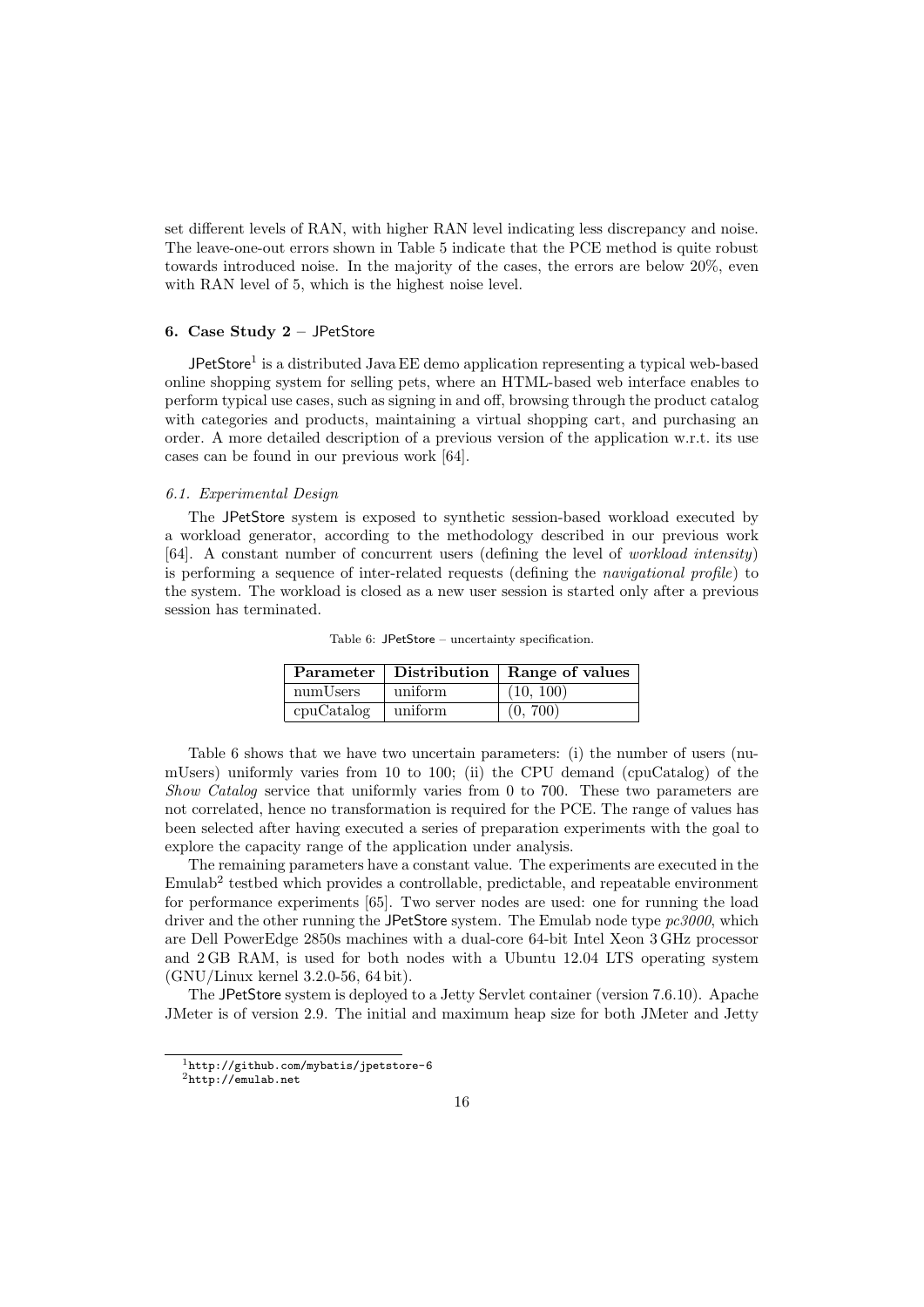are set to 1.5 GB. On both machines, Oracle Java version 1.6.0 45 is used. Both nodes are connected via 100 Mbit/s LAN links.

Each experiment runs for 15 minutes, including a ramp-up time of 30 seconds at the beginning of the experiment. During ramp-up time, the number of active users is increased linearly until the desired number of users is reached. The performance measurements of the first 230 seconds and last 30 seconds are removed to consider only the steady state of the experiment.

The end-to-end response times for each invocation of user actions are recorded by the workload generator. After each experiment run, aggregate statistics for the response time are computed per action. The aggregate statistics include mean (with 95% confidence interval, CI) and median values. We selected the mean response time and throughput of the View Product service (also contained in the user sessions), and the utilization of the server node running the JPetStore system as the performance measures of interest.

## 6.2. Results

The results of the JPetStore case study are shown as probability distribution plots for each performance indicator in Figure 3. It can be observed that the PCE method estimates the distribution of the performance indicators subject to the uncertain input parameters with high accuracy. Similar to the results in the first case study, the real and estimated distributions are almost identical in all cases, which confirms the efficiency of PCE in estimating the performance robustness, and it is an indicator of the internal validity of the method.



Figure 3: Distribution of the different performance indices for the JPetStore, as obtained from direct sampling of 1,000 points, as well as from the PCE estimate.

The parameters of the constructed PCE model are shown in Table. 7. CoV is the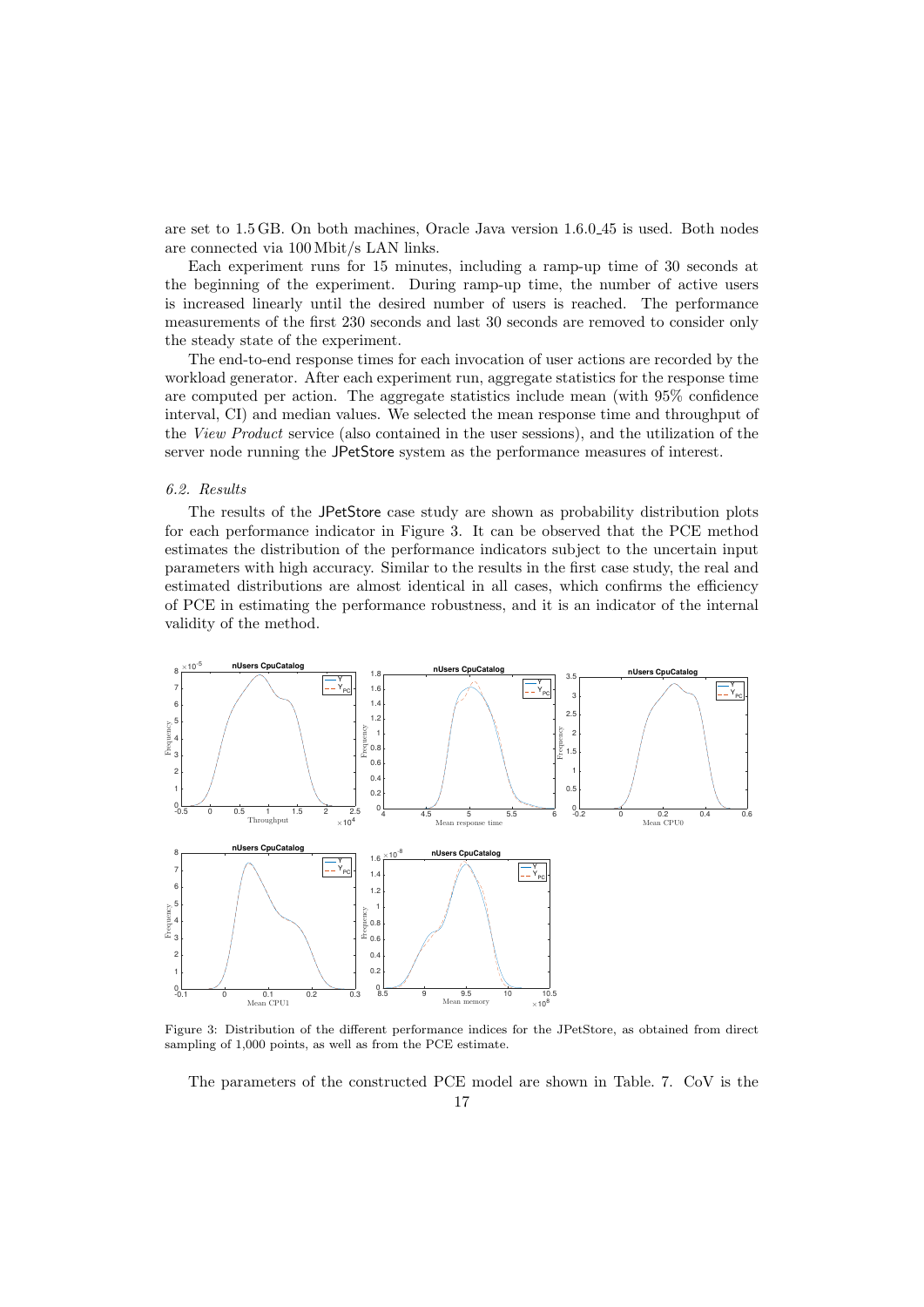measure that we use to indicate how robust the system is when it is subjected to uncertain input parameters. While the system is quite robust with respect to memory  $(CoV=3.89\%)$ , its robustness is not as high when considering the other performance indicators. One would need to perform refactoring actions to improve the robustness of the system in all performance indicators. This is an optimisation problem, which we intend to investigate in the future.

| Performance        | <b>PCE</b> |             |             |         |  |  |
|--------------------|------------|-------------|-------------|---------|--|--|
| Indices            | Degree     | Mean        | SD          | CoV     |  |  |
| Mean throughput    |            | 8778.16     | 4145.09     | 47.22%  |  |  |
| Mean response time | 5          | 4.98        | 0.84        | 16.86 % |  |  |
| Mean CPU 0         | 14         | 0.25        | 0.09        | 37.97%  |  |  |
| Mean CPU $1$       | 6          | 0.09        | 0.05        | 52.97%  |  |  |
| Mean memory        | 3          | $9.54 E+09$ | 3.72 $E+08$ | 3.89%   |  |  |

Table 7: PCE results for JPetStore.

Accuracy of PCE method for JPetStore is investigated for different number of samples and results are shown in Table 8. In all cases, the method performs with high accuracy, with errors lower than  $1\%$ , with the highest level of accuracy achieved for throughout. The results are very promising, especially when considering the fact that even with 100 samples, it can produce more than 99% accuracy, which saves in computational cost.

| Performance      |            | <b>PCE</b> Samples |            |            |          |  |
|------------------|------------|--------------------|------------|------------|----------|--|
| Indices          | 1000       | 700                | 300        | 100        | Required |  |
| Throughput       | $2.9 E-06$ | $2.9 E-06$         | $2.9 E-06$ | $2.3 E-06$ | > 1,000  |  |
| Response time    | $1.7 E-02$ | $2.1 E-02$         | 4.38 E-02  | $6.1 E-02$ | 244      |  |
| CPU 0            | $8.6 E-04$ | 8.8 E-04           | 8.77 E-04  | 1.3 E-03   | > 1,000  |  |
| CPU <sub>1</sub> | $3.6 E-03$ | $3.6 E - 03$       | 4.29 E-03  | $6.9 E-03$ | > 1,000  |  |
| Memory           | $3.9 E-02$ | $6.9 E-02$         | 7.22 E-02  | 7.1 E-02   | 121      |  |

Table 8: Accuracy of the PCE method for JPetStore with different sample sizes.

The last column of Table 8 presents the number of samples required by the MC method to converge at 95% accuracy. In 3 out of 5 performance indices, the MC method was not able to converge with up to 1,000 samples. Instead, the PCE achieved more than 99% accuracy even with 100 samples. In this case study, each sample takes 15 minutes to simulate, hence the time saved in using 100 samples instead of 1,000 is 225 hours. The MC method's performance is better when modelling the robustness of response time and memory, where only 244 and 121 samples are required. Even in these scenarios, however, the PCE approach requires only 100 samples to achieve high accuracy.

The errors from the PCE modelling were quite low even when noise was introduced, as shown in Table 9, indicating that the method is reliable even with low RAN levels. As expected, the highest errors were observed for RAN level of 1, which ranged from 20%–99%. The highest accuracy was achieved for throughput.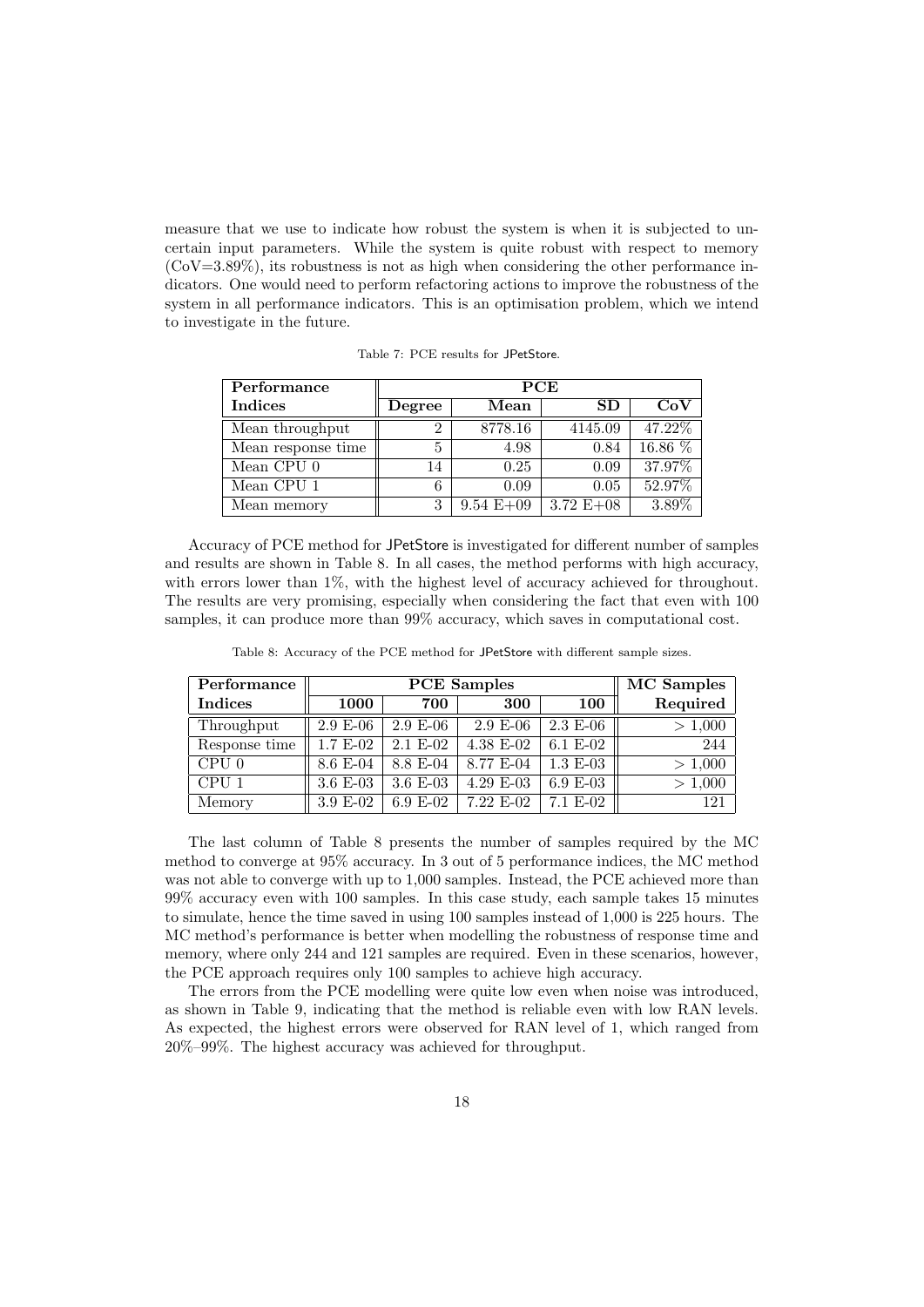| Performance      | <b>RAN</b> level |                        |             |             |  |  |
|------------------|------------------|------------------------|-------------|-------------|--|--|
| Indices          | 20               | 10                     | 5           |             |  |  |
| Throughput       | $2.97 E-06$      | $3.01 \text{ E} - 06$  | $3.01$ E-06 | $3.03 E-06$ |  |  |
| Response time    | 4.46 E-02        | $4.90 E-02$            | 6.45 E-02   | 1.13 E-01   |  |  |
| CPU 0            | 9.25 E-03        | $2.64$ E-02            | 7.61 E-02   | $2.03 E-01$ |  |  |
| CPU <sub>1</sub> | 9.27 E-03        | $1.94$ E-02            | 4.91 E-02   | 1.31 E-01   |  |  |
| Memory           | $7.20 E-02$      | $7.20 \text{ E} - 0.2$ | $7.20$ E-02 | 7.20 E-02   |  |  |

Table 9: Leave-one-out cross-validation errors of PCE with different levels of relative added noise (RAN) for JPetStore.

# 7. Case Study 3 – WordCount

WordCount (cf. Figure 4) is a popular benchmark application for Apache Storm. In WordCount a text file is fed to the system and it counts the number of occurrences of the words in the text file. In Storm, this corresponds to the following operations. A Processing Element (PE) called Spout is responsible to read the input messages (tuples) from a data source (e.g., a Kafka topic) and stream the messages (i.e., sentences) to the topology. Another PE of type Bolt called Splitter is responsible for splitting sentences into words, which are then counted by another PE called Counter. As depicted in Figure 4, WordCount features a three-layer architecture that involves interactions with technologies such as Apache Kafka as data source and a storage to persist the (word, count) pairs. This case study is representative of highly configurable systems [33, 30, 66] where the performance is studied in terms of changes in the configuration options while the environmental parameters are kept constant.



Figure 4: WordCount topology architecture.

#### 7.1. Experimental Design

The performance statistics regarding each specific configuration has been collected over a window of 5 minutes (excluding the first two minutes of warm up and the last minute of cluster cleaning between two consequential experiments). The first two minutes are excluded because the monitoring data are not stationary, while the last minute is the time given to the topology to fully process all messages. We then shut down the topology, clean the cluster, and move on to the next experiment.

We replicated each trial for 30 times in order to report the comparison results, and conducted each individual test on a clean cluster, meaning that we killed all processes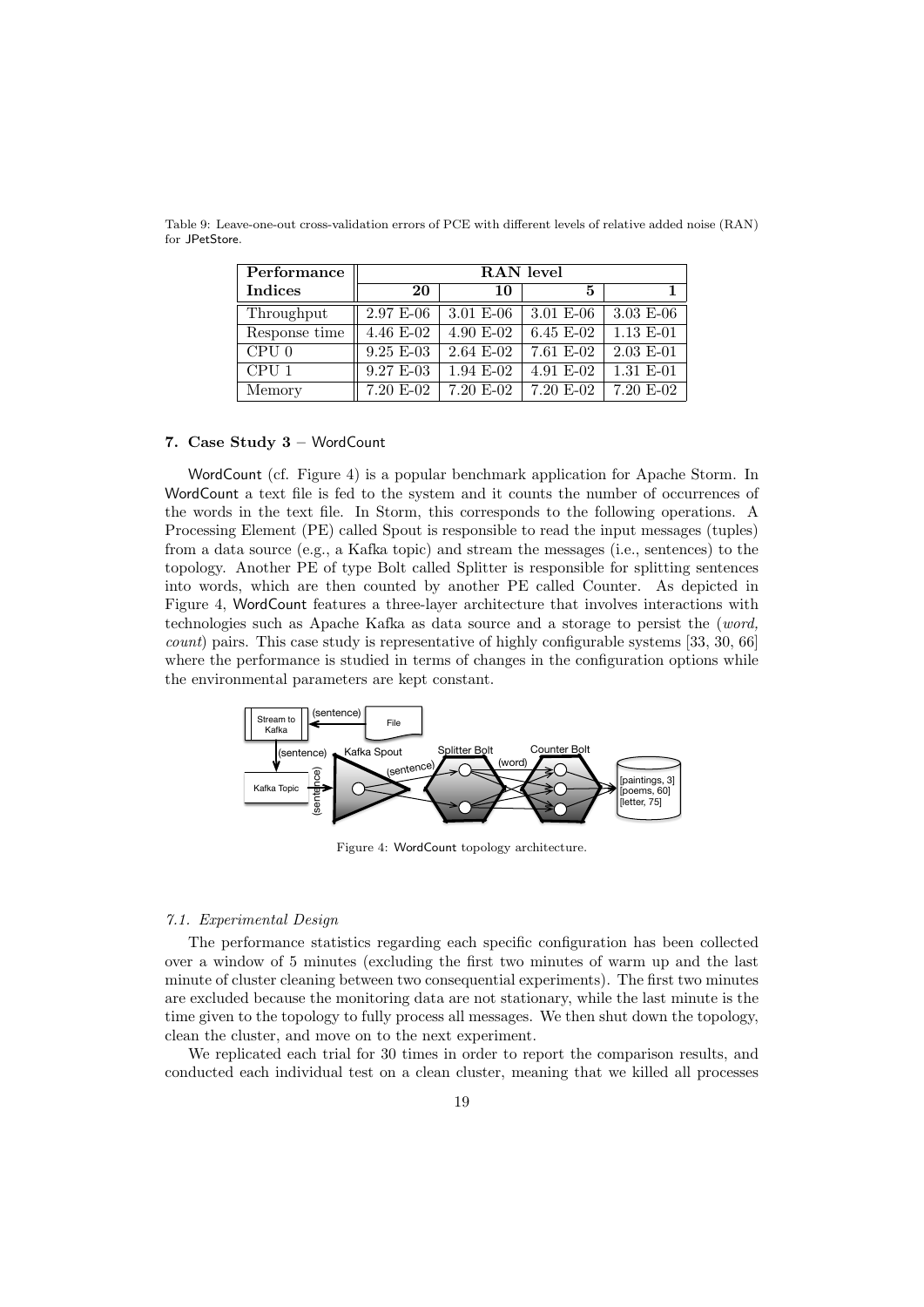from a previous run on all cluster nodes before starting the new ones. In addition, we deleted all data generated by the previous run from the storage share between the worker nodes. We ran the experiment on a cluster with 5 nodes (1 Nimbus, 1 ZooKeeper, 3 Supervisor, each 1 CPU, 4GB RAM) on OpenNebula. More details regarding the experiment and raw data are available in [45]. The configuration parameters with their associated values are listed in Table 10.

The range for the parameter values was chosen based on preliminary trials. This setting resulted in a dataset of size 1,404. *spout\_wait* is a configuration option that set the time in ms for the *SleepEmptyEmitStrategy* that aims to make the spout in sleeping mode. In other words, this setting will make the spout component to sleep after pushing data, so topologies' throughput will likely decrease as the value of this configuration increases, and this is typically used for internal queuing. Parameters splitters and counters configuration options determine the level of parallelism of their associated components. The evaluation of each sample takes approximately 8 minutes. As this is a factorial design, we assume no correlation between the uncertain parameters.

## 7.2. Results

Figure 5 presents the entire PDF plots of the throughput and latency computed based on the frequency histograms of the real values  $Y$  and the values produced by the PC model  $Y_{PC}$ . Results are presented for each performance index to test whether the throughput and latency models built using polynomial chaos expansion represent the actual behaviour of the corresponding performance index.



Figure 5: Distribution of the different performance indices for the WordCount system, as obtained from direct sampling of 1,000 points, as well as from the PCE estimate.

| Parameter   Values |                                                                     |
|--------------------|---------------------------------------------------------------------|
| spoutwait          | $\{1, 2, 3, 4, 5, 6, 7, 8, 9, 10, 100, 1e3, 1e4\}$                  |
| splitters          | $\{1, 2, 3, 4, 5, 6\}$                                              |
| counters           | $\{1, 2, 3, 4, 5, 6, 7, 8, 9, 10, 11, 12, 13, 14, 15, 16, 17, 18\}$ |

Table 10: WordCount – uncertainty specification.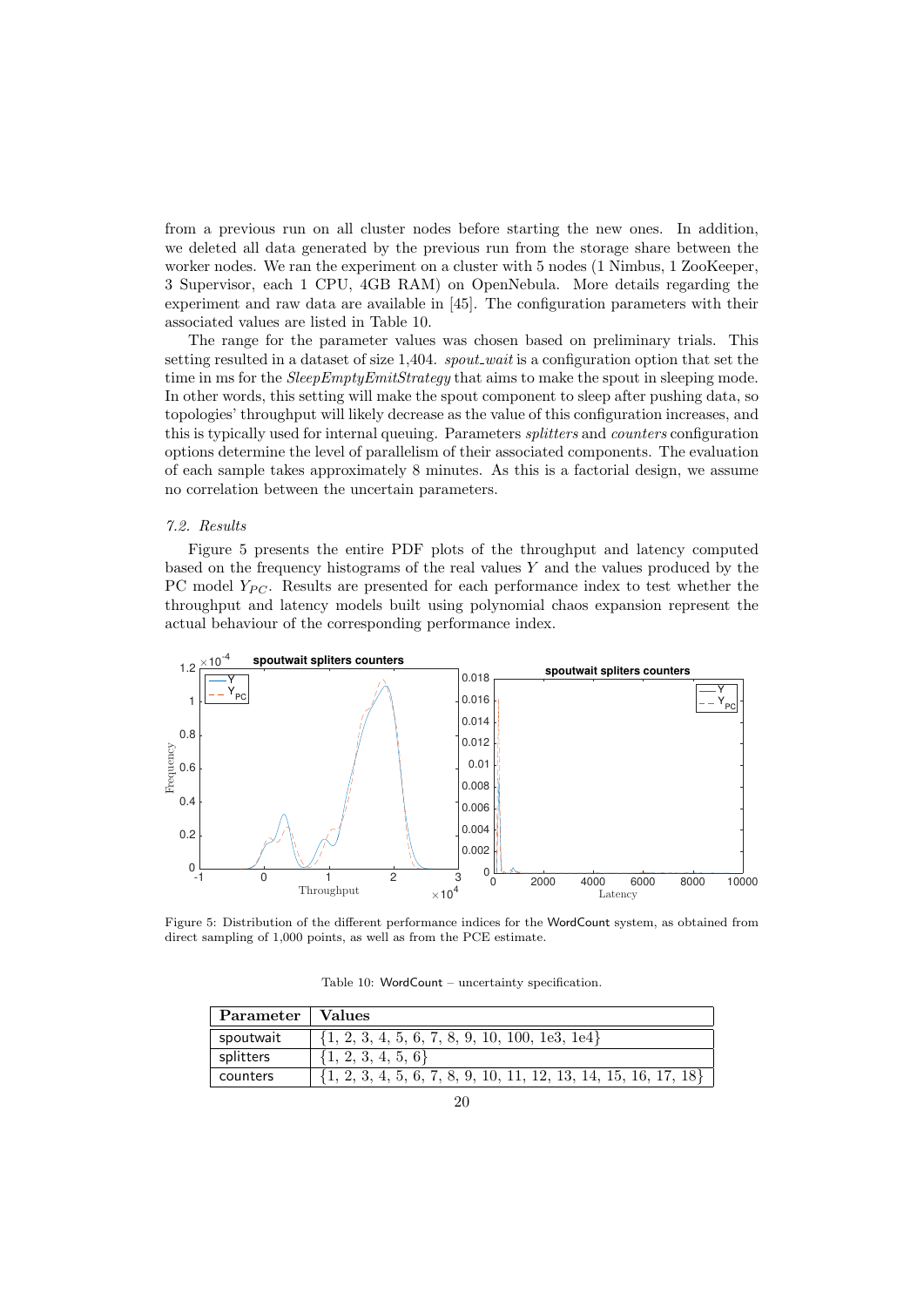Table 11: PCE results forWordCount.

| Performance    | <b>PCE</b> |         |         |          |  |  |
|----------------|------------|---------|---------|----------|--|--|
| <b>Indices</b> | Degree     | Mean    | SD      | CoV      |  |  |
| Throughput     |            | 2837.65 | 6323.81 | 222.85\% |  |  |
| Latency        |            | 3102.61 | 1698.86 | 54.76%   |  |  |

While the results from the PCE method are very close to the real values, the accuracy is not as good as in the first two case studies. Table 11 shows the results from the PCE analysis. Similar to the first two case studies, the system shows different levels of robustness for different performance indicators. While the robustness of the system in terms of latency is relatively high (although it still might need improvement), the system suffers greatly with respect to throughput robustness.

Table 12: Accuracy of PCE with different number of samples for WordCount.

| Performance |            | MC Samples |            |                      |          |
|-------------|------------|------------|------------|----------------------|----------|
| Indices     | 1000       | 700        | 300        | 100                  | Required |
| Throughput  | $3.2 E-02$ | 1.1 E-01   | $1.8 E-01$ | $3.0 E-01$           | > 1,000  |
| Latency     | $2.9 E-02$ | $1.2$ E-05 | $2.9 E-04$ | $7.1 \text{ E} - 04$ | > 1,000  |

As in the first two case studies, we measured the accuracy of the PCE method with different numbers of samples. The errors produced are shown in Table 12. Compared to the first two case studies, the accuracy is not as high, although the PCE method produces very low errors for latency (less than 1%). The distribution of throughput, on the other hand, proves difficult to estimate with low number of samples. Nevertheless, the PCE method was more than 97% accurate with 1,000 samples. The MC method, on the other hand, did not converge with 1,000 samples, as shown in the last column of Table 12.

The WordCount case study is quite different in the way the uncertain parameters are sampled. Here, the input parameters are assumed to have discrete values, and a factorial design of all input parameters is considered. In PCE, input parameters have to be modelled as one of the continuous probability distributions presented in Table 1. This may have an impact on how accurately these discrete values can be represented as distributions, and as a result, the accuracy of PCE estimations. Nevertheless, the PCE method performed reasonable well with 700 samples, with accuracy around 90%.

Table 13: Leave-one-out cross-validation errors of PCE with different levels of relative added noise (RAN) for WordCount.

| Performance      | <b>RAN</b> level |             |             |             |  |  |
|------------------|------------------|-------------|-------------|-------------|--|--|
| Indices          | 20               | 10          |             |             |  |  |
| Throughput       | 4.60 $E-02$      | 4.60 $E-02$ | 4.60 $E-02$ | 4.70 E-02   |  |  |
| $\text{Latency}$ | $2.30$ E-02      | $2.30 E-02$ | $2.30 E-02$ | $2.30 E-02$ |  |  |

Finally, the leave-one-out cross-validation errors of PCE with different RAN levels are shown in Table 13. The PCE approach performed extremely well when noise was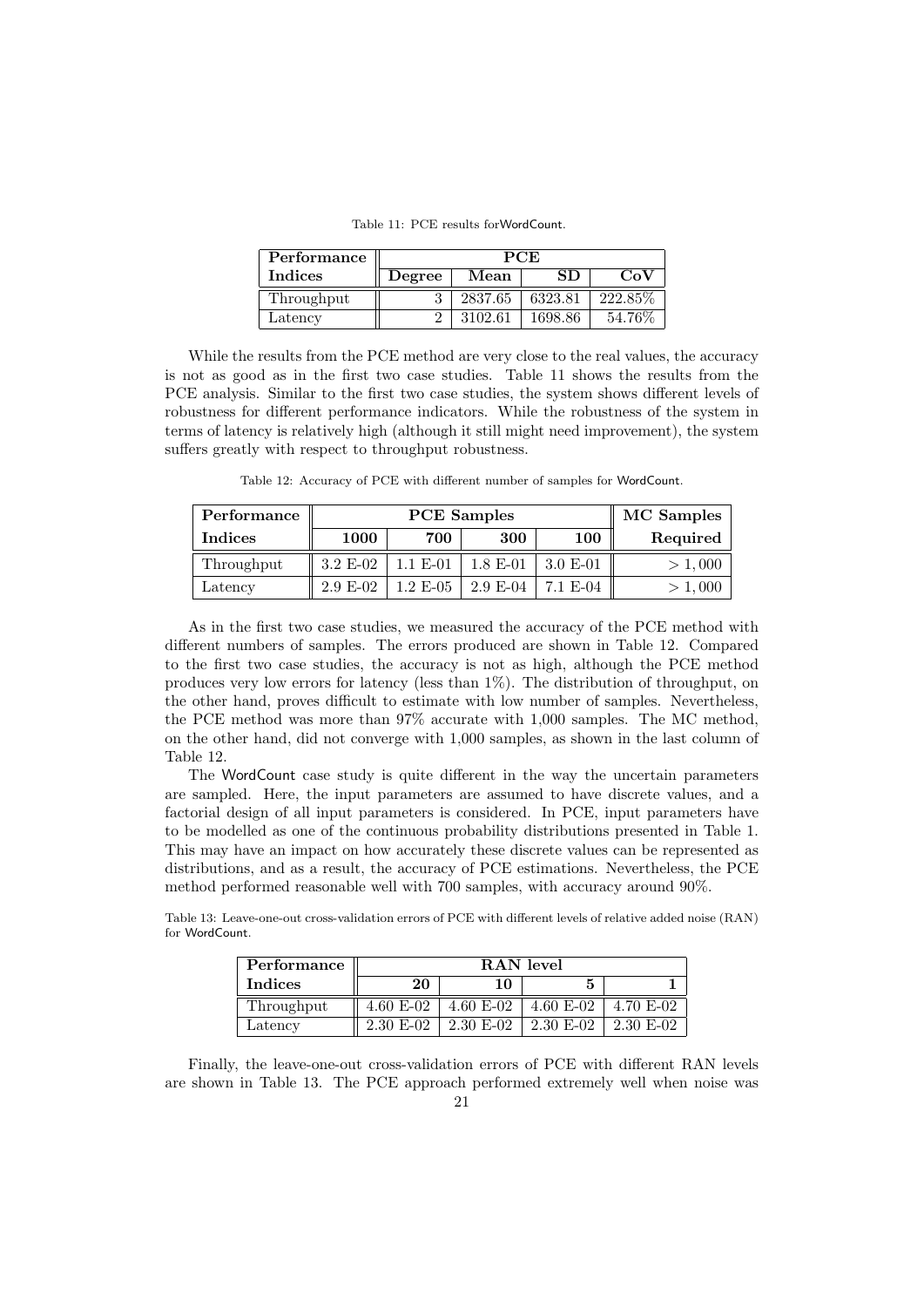introduced in the WordCount system, with errors less than 5% in the worst case. This indicates that the PCE approach is robust even when input parameters are discrete values.

# 8. Discussion

The experimental evaluation performed on the three case studies demonstrated the power of polynomial chaos expansion in estimating the distribution of performance indices given a set of uncertain parameters as input. Early performance estimates are important as they determine whether the software system meets the requirements, and allow for refactoring actions to be taken in time, thus to avoid expensive fixes.

Our approach nicely fits with the novel DevOps trend [1], where the operational data is used for guiding changes in software. New versions of a software system may be developed at a daily basis and performance engineers have to rely on incomplete and uncertain data to decide about the required changes. Our approach supports such decisions to be made before having the full information about the parameters under which the software system will perform.

The assumption of a distribution for the uncertain parameters represent a limitation of the approach, however a similar methodology was used in our previous work for performance and reliability evaluation [9, 13]. Some strategies can be used to mitigate this open issue, in fact the uncertainty of parameters is often influenced by the origin of components. Information from hardware manufactures, third party software vendors or system experts is useful in characterising the uncertainty of specific parameters. For instance, in some situations, the distribution of the source variables can be obtained and consequently, the desired parameter's distribution can be approximated from its own source.

Each case study used in the experimental evaluation was from a different stage of the software development lifetime, from software architecture design stage, where performance indices are obtained through model-based analysis, to an emulated environment, and finally, a real running system where performance is measured online. Results showed that, in general, the PCE method achieves high accuracy levels for all systems, especially when a high number of samples is used (1,000 samples), where the method is at least 97% accurate. Even with a low number of samples (100), the method performed very well in terms of accuracy in the majority of the cases. In the majority of the cases, the truncation degree was less than 7. The highest truncation degree resulted in the first case study (E-commerce system) where the response time for making a purchase required a polynomial of degree 16. Nevertheless, the PCE approach took only a few seconds to compute the coefficients.

The case that suffered the most by the decrease in the number of samples used for PCE was throughput measured inWordCount. One reason for this is the way the input parameters are modelled. We found that the PCE method works best when input parameters can be modelled as probability distributions. In WordCount, however, input parameters are discrete values, which impact the sampling process, and as a result the accuracy of PCE.

The PCE approach was compared to Monte Carlo simulations, where the sampling of input parameters is controlled using a dynamic stopping criterion. As the simulations are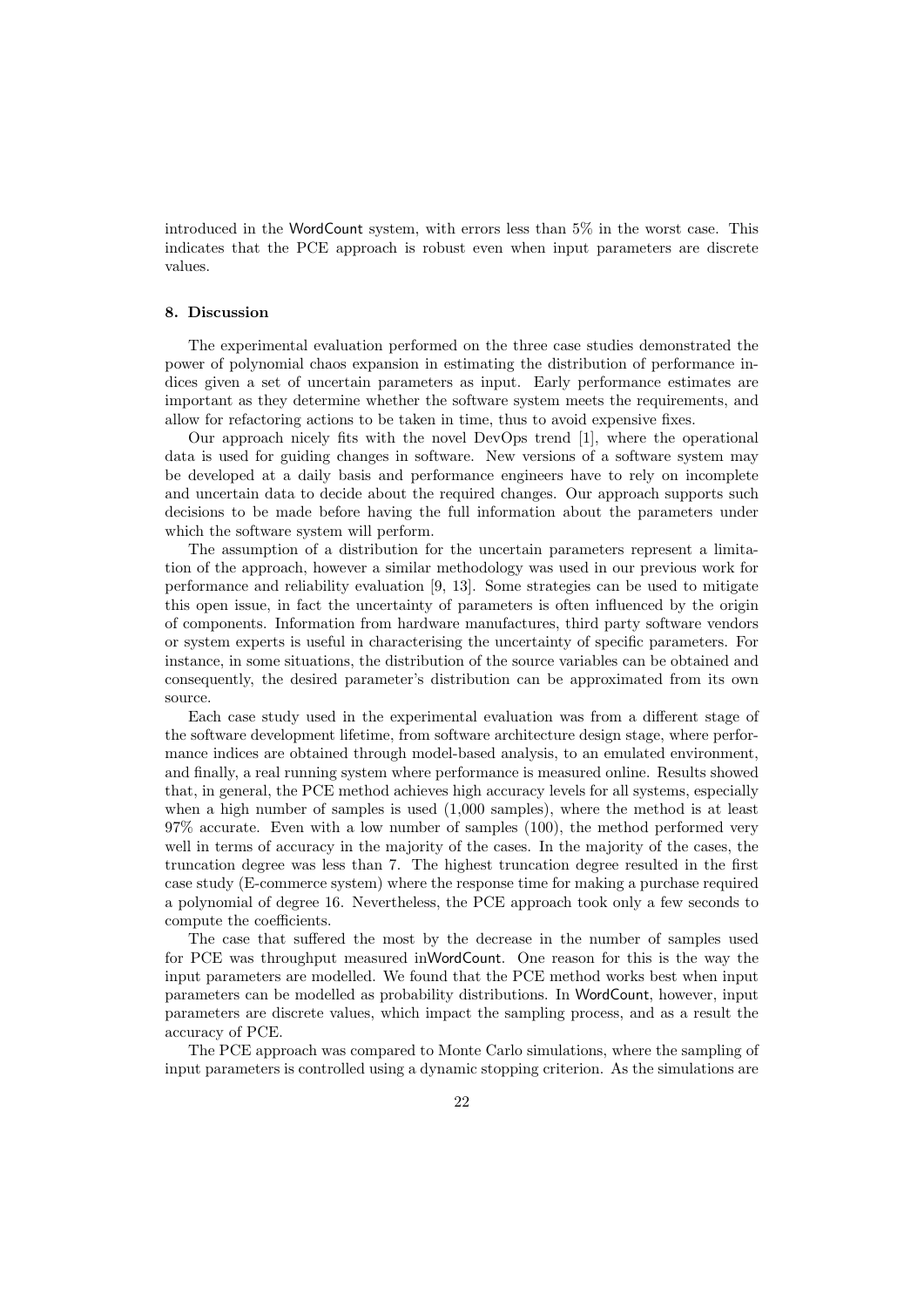very costly, we set the upper bound on the number of samples to be used to 1,000. Results showed that the PCE approach outperformed the MC method, requiring significantly less samples to model performance robustness, saving up to 225 hours.

We also tested how the PCE method reacts to noise, by introducing different levels of Gaussian white noise to measurements. The signal-to-noise ratio was set at different levels, with higher RAN level indicating less discrepancy and noise. This ensures that the PCE method is reliable even when measurements are not very accurate. In general, the PCE was very robust and produced low errors even for low RAN. InWordCount onEcommerce, the accuracy of the method was above 97% for all noise levels. The results were slightly worse forJPetStore, where accuracy drops to around 80% for the lower RAN level, however the method is quite robust with accuracy above 92% in all other cases. Similar results are observed for the E-commerce system.

Apart form the estimation of the probability distribution, the PCE method provides a robustness measure for the performance indices, i.e., the coefficient of variance (CoV). The standard deviation and mean of a variable are expressed in the same units, so taking the ratio of these two allows the units to cancel, and results in the CoV, which is expressed as a percentage. While the mean estimates whether the software system meets performance requirements, CoV shows the extent of variability in relation to the mean of the sample. This ratio can then be compared to other such ratios in a meaningful way: the solution with the smaller CoV is less dispersed, and as a result more robust than the solution with the larger CoV, making us more confident regarding the performance of the system.

We observed that for the same system, while a certain performance index may be robust toward the changes in uncertain parameters values, other performance indices may suffer. This was, for instance, illustrated in Table 7 for the JPetStore system, where mean memory was very robust with low CoV  $(3.89\%)$ , while the other indices had high CoV values (up to around 53%). This indicates that the robustness of different performance indices may be orthogonal, hence in the case of refactoring actions required to fix the robustness of the system with respect to a certain performance index, its impact may be negative on the robustness of other indices. Multiobjective optimisation techniques [67, 68] could be used to address this issue, which is a priority for our future work.

## 9. Conclusion

This paper introduces a computationally-efficient approach for uncertainty propagation and robustness analysis of performance indices. The approach is based on the approximate representation of the performance indices using polynomial chaos expansions, and provides a qualitative and quantitative estimation of the effect of parameter uncertainties on performance results. The computational cost of PCE is significantly lower than the classical Monte Carlo method, saving up to 225 hours (improvement of 90%).

The application of the approach to three case studies showed that even with a relatively low-order approximation, the polynomial chaos expansions can accurately estimate the shape and tails of the output and states distribution for performance indices, providing a generally applicable approach for uncertainty propagation in robust performance estimation.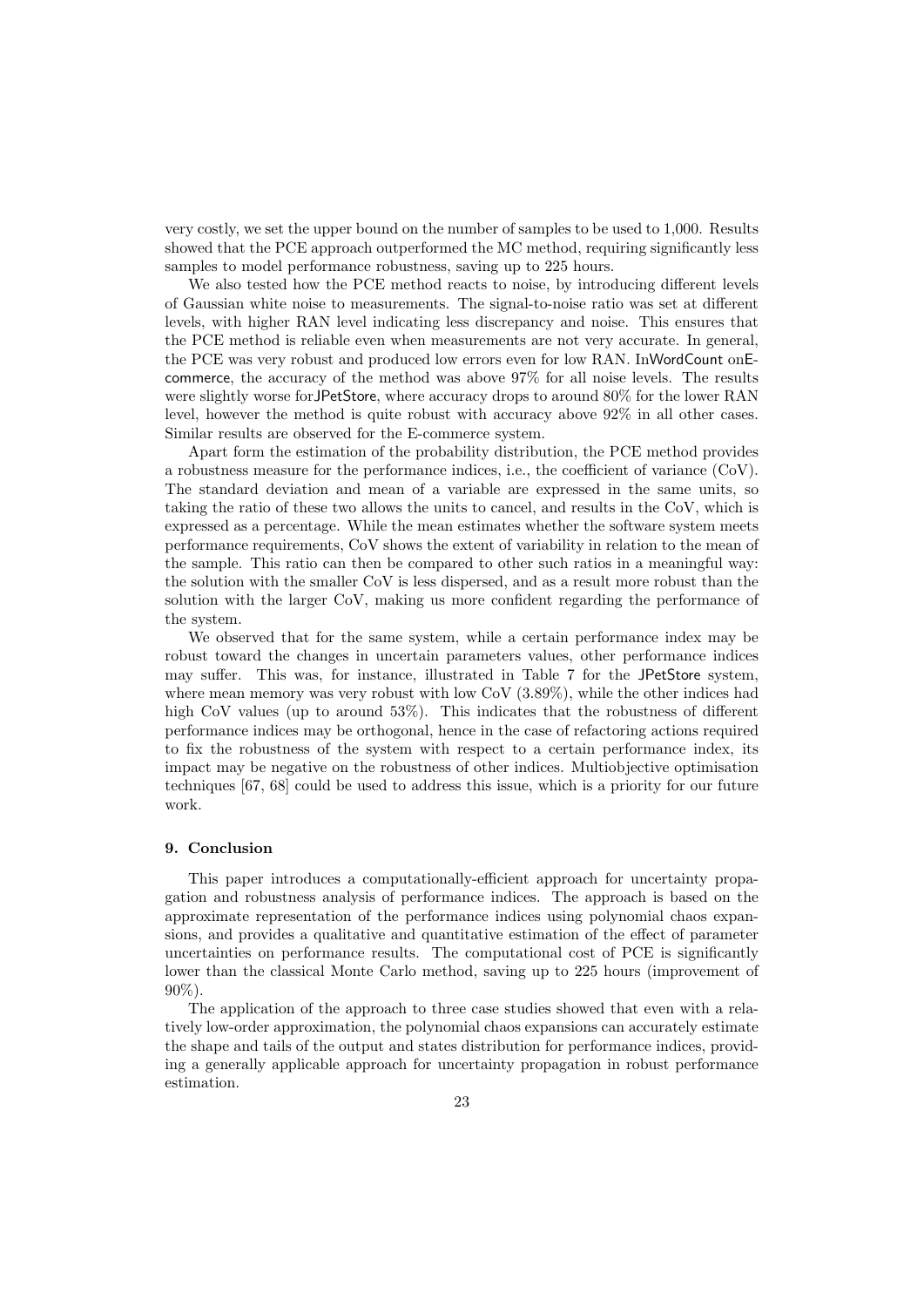In conclusion, the PCE analysis method can be used to efficiently propagate the effect of uncertain parameters in software systems and calculate the robustness of performance indices. Additionally, since the PCE approach provides a means for accurate estimation of the shape of the distribution, it can form the basis of a procedure for applying refactoring techniques to shape the distribution, which would enhance the flexibility in addressing uncertainty compared to worst-case or minimum variance control.

## Acknowledgement

This research was supported under Australian Research Council's Discovery Projects funding scheme, project number DE 140100017.

# References

- [1] A. Brunnert, A. van Hoorn, F. Willnecker, A. Danciu, W. Hasselbring, C. Heger, N. Herbst, P. Jamshidi, R. Jung, J. von Kistowski, A. Koziolek, J. Kroß, S. Spinner, C. Vögele, J. Walter, A. Wert, Performance-oriented DevOps: A research agenda, Tech. Rep. SPEC-RG-2015-01, SPEC Research Group — DevOps Performance Working Group, Standard Performance Evaluation Corporation (SPEC) (2015).
- [2] M. A. Marsan, G. Balbo, G. Conte, S. Donatelli, G. Franceschinis, Modelling with generalized stochastic Petri nets, John Wiley & Sons, Inc., 1994.
- L. Kleinrock, Queueing systems, volume i: theory.
- [4] G. Franks, D. C. Petriu, C. M. Woodside, J. Xu, P. Tregunno, Layered bottlenecks and their mitigation, in: Proceedings of the International Conference on the Quantitative Evaluation of Systems, 2006, pp. 103–114.
- [5] M. Woodside, G. Franks, D. C. Petriu, The future of software performance engineering, in: Proceedings of the International Workshop on Future of Software Engineering, IEEE, 2007, pp. 171–187.
- [6] N. Esfahani, S. Malek, K. Razavi, Guidearch: guiding the exploration of architectural solution space under uncertainty, in: Proceedings of the International Conference on Software Engineering, 2013, pp. 43–52.
- [7] P. Jamshidi, C. Pahl, N. C. Mendonça, Managing uncertainty in autonomic cloud elasticity controllers, IEEE Cloud Computing 3 (3) (2016) 50–60.
- [8] D. Garlan, Software engineering in an uncertain world, in: Proceedings of International Workshop on Future of Software Engineering Research, 2010, pp. 125–128.
- [9] C. Trubiani, I. Meedeniya, V. Cortellessa, A. Aleti, L. Grunske, Model-based performance analysis of software architectures under uncertainty, in: Proceedings of the International Conference on Quality of Software Architectures, 2013, pp. 69–78.
- [10] K. Sepahvand, S. Marburg, H.-J. Hardtke, Uncertainty quantification in stochastic systems using polynomial chaos expansion, International Journal of Applied Mechanics 2 (02) (2010) 305–353.
- [11] D. C. Petriu, H. Shen, Applying the UML performance profile: Graph grammar-based derivation of LQN models from UML specifications, in: Proceedings of the International Conference on Modelling Techniques and Tools for Computer Performance Evaluation, Springer, 2002, pp. 159–177.
- [12] I. Meedeniya, A. Aleti, L. Grunske, Architecture-driven reliability optimization with uncertain model parameters, Journal of Systems and Software 85 (10) (2012) 2340–2355.
- [13] I. Meedeniya, I. Moser, A. Aleti, L. Grunske, Architecture-based reliability evaluation under uncertainty, in: Proceedings of the International Conference on Quality of Software Architectures, 2011, pp. 85–94.
- [14] M. Awad, D. A. Menascé, On the predictive properties of performance models derived through input-output relationships, in: Proceedings of the European Workshop on Computer Performance Engineering, 2014, pp. 89–103.
- [15] M. Awad, D. A. Menascé, Dynamic derivation of analytical performance models in autonomic computing environments, in: Proceedings of the Computer Measurement Group Conference, 2014.
- [16] R. H. Myers, D. C. Montgomery, C. M. Anderson-Cook, Response surface methodology: process and product optimization using designed experiments, John Wiley & Sons, 2016.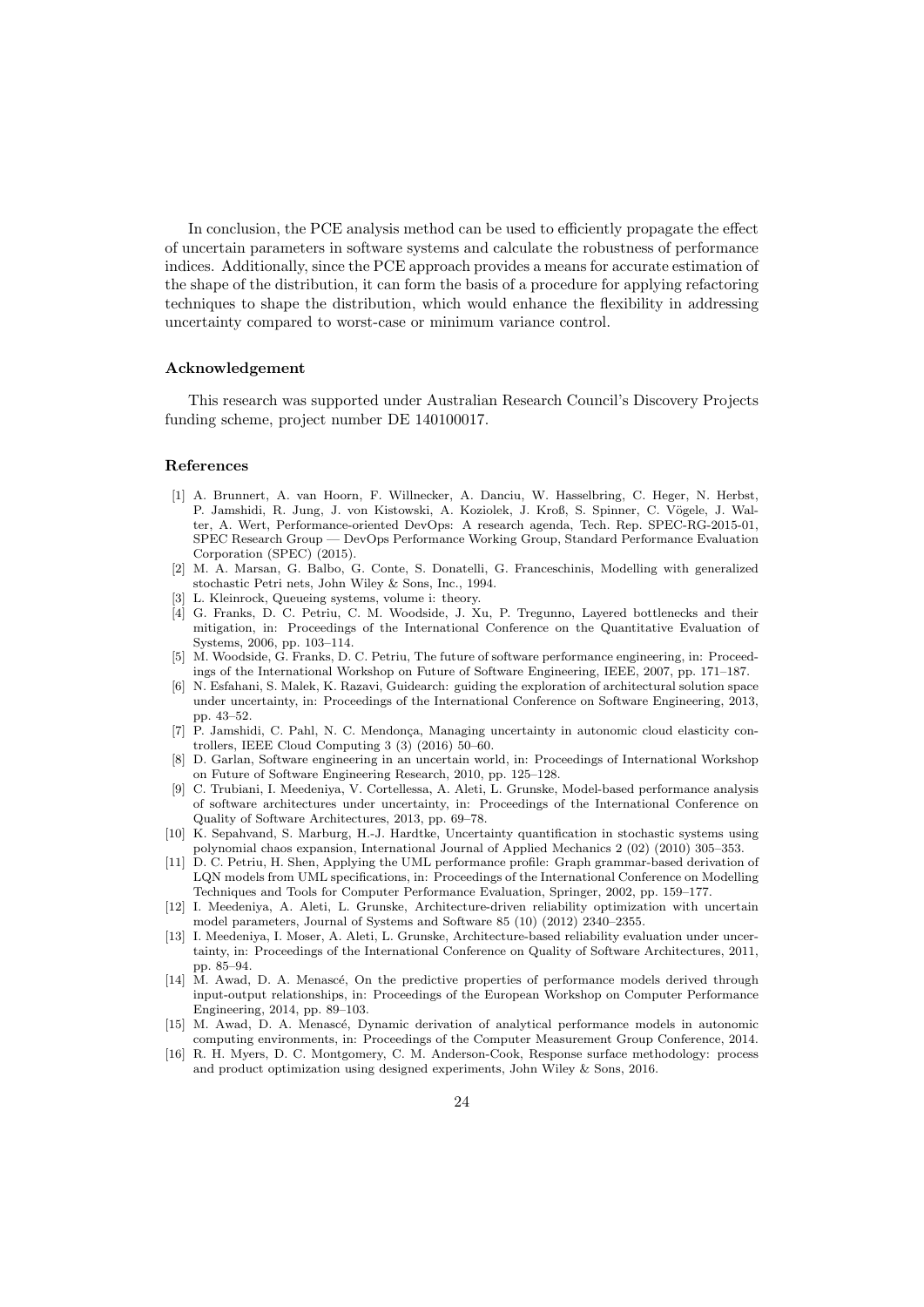- [17] R. L. Mason, R. F. Gunst, J. L. Hess, Designs and analyses for fitting response surfaces, Statistical Design and Analysis of Experiments: With Applications to Engineering and Science, Second Edition (2003) 568–613.
- [18] B. D. Youn, K. K. Choi, A new response surface methodology for reliability-based design optimization, Computers & structures 82 (2) (2004) 241–256.
- [19] T. W. Simpson, J. J. Korte, T. M. Mauery, F. Mistree, Comparison of response surface and kriging models for multidisciplinary design optimization, NASA Technical Report, 1998.
- [20] M. Farina, A neural network based generalized response surface multiobjective evolutionary algorithm, in: Proceedings of the International Congress on Evolutionary Computation, Vol. 1, IEEE, 2002, pp. 956–961.
- [21] T. Goel, R. Vaidyanathan, R. T. Haftka, W. Shyy, N. V. Queipo, K. Tucker, Response surface approximation of pareto optimal front in multi-objective optimization, Computer methods in applied mechanics and engineering 196 (4) (2007) 879–893.
- [22] Z. He, J. Wang, J. Oh, S. H. Park, Robust optimization for multiple responses using response surface methodology, Applied stochastic models in business and industry 26 (2) (2010) 157–171.
- [23] J. C. Helton, J. D. Johnson, C. J. Sallaberry, C. B. Storlie, Survey of sampling-based methods for uncertainty and sensitivity analysis, Reliability Engineering & System Safety 91 (10) (2006) 1175–1209.
- [24] Y. Jin, A comprehensive survey of fitness approximation in evolutionary computation, Soft Computing-A Fusion of Foundations, Methodologies and Applications 9 (1) (2005) 3–12.
- [25] M. Courtois, C. M. Woodside, Using regression splines for software performance analysis, in: Proceedings of International Workshop on Software and Performance, 2000, pp. 105–114.
- [26] S. Kraft, S. Pacheco-Sanchez, G. Casale, S. Dawson, Estimating service resource consumption from response time measurements, in: Proceedings of the International Conference on Performance Evaluation Methodologies and Tools, 2009, p. 48.
- [27] W. Wang, G. Casale, Bayesian service demand estimation using gibbs sampling, in: International Symposium on Modelling, Analysis and Simulation of Computer and Telecommunication Systems, IEEE, 2013, pp. 567–576.
- [28] A. Kattepur, M. Nambiar, Performance modeling of multi-tiered web applications with varying service demands, International Journal of Networking and Computing 6 (1) (2016) 64–86.
- [29] N. Siegmund, S. S. Kolesnikov, C. Kästner, S. Apel, D. Batory, M. Rosenmüller, G. Saake, Predicting performance via automated feature-interaction detection, in: Proceedings of the International Conference on Software Engineering, IEEE, 2012, pp. 167–177.
- [30] P. Jamshidi, M. Velez, C. Kästner, N. Siegmund, P. Kawthekar, Transfer learning for improving model predictions in highly configurable software, in: Proceedings of the International Symposium on Software Engineering for Adaptive and Self-Managing Systems, IEEE, 2017.
- [31] J. Guo, K. Czarnecki, S. Apel, N. Siegmund, A. Wasowski, Variability-aware performance prediction: A statistical learning approach, in: Proceedings of the International Conference on Automated Software Engineering, IEEE, 2013, pp. 301–311.
- [32] A. Sarkar, J. Guo, N. Siegmund, S. Apel, K. Czarnecki, Cost-efficient sampling for performance prediction of configurable systems, in: Proceedings of the International Conference on Automated Software Engineering, IEEE, 2015.
- [33] N. Siegmund, A. Grebhahn, S. Apel, C. Kästner, Performance-influence models for highly configurable systems, in: Proceedings of the Joint Meeting on Foundations of Software Engineering, ACM, 2015, pp. 284–294.
- [34] T. Zheng, C. M. Woodside, M. Litoiu, Performance model estimation and tracking using optimal filters, IEEE Transactions on Software Engineering 34 (3) (2008) 391–406.
- [35] H. Ghanbari, C. Barna, M. Litoiu, M. Woodside, T. Zheng, J. Wong, G. Iszlai, Tracking adaptive performance models using dynamic clustering of user classes 36 (5) (2011) 179–188.
- [36] B. C. Lee, D. M. Brooks, B. R. de Supinski, M. Schulz, K. Singh, S. A. McKee, Methods of inference and learning for performance modeling of parallel applications, in: Proceedings of Symposium on Principles and Practice of Parallel Programming, 2007, pp. 249–258.
- [37] A. B. Sharma, R. Bhagwan, M. Choudhury, L. Golubchik, R. Govindan, G. M. Voelker, Automatic request categorization in internet services, ACM SIGMETRICS Performance Evaluation Review 36 (2) (2008) 16–25.
- [38] M. Faber, J. Happe, Systematic adoption of genetic programming for deriving software performance curves, in: Proceedings of International Conference on Performance Engineering, ACM, 2012, pp. 33–44.
- [39] N. Wiener, The homogeneous chaos, American Journal of Mathematics 60 (4) (1938) 897–936.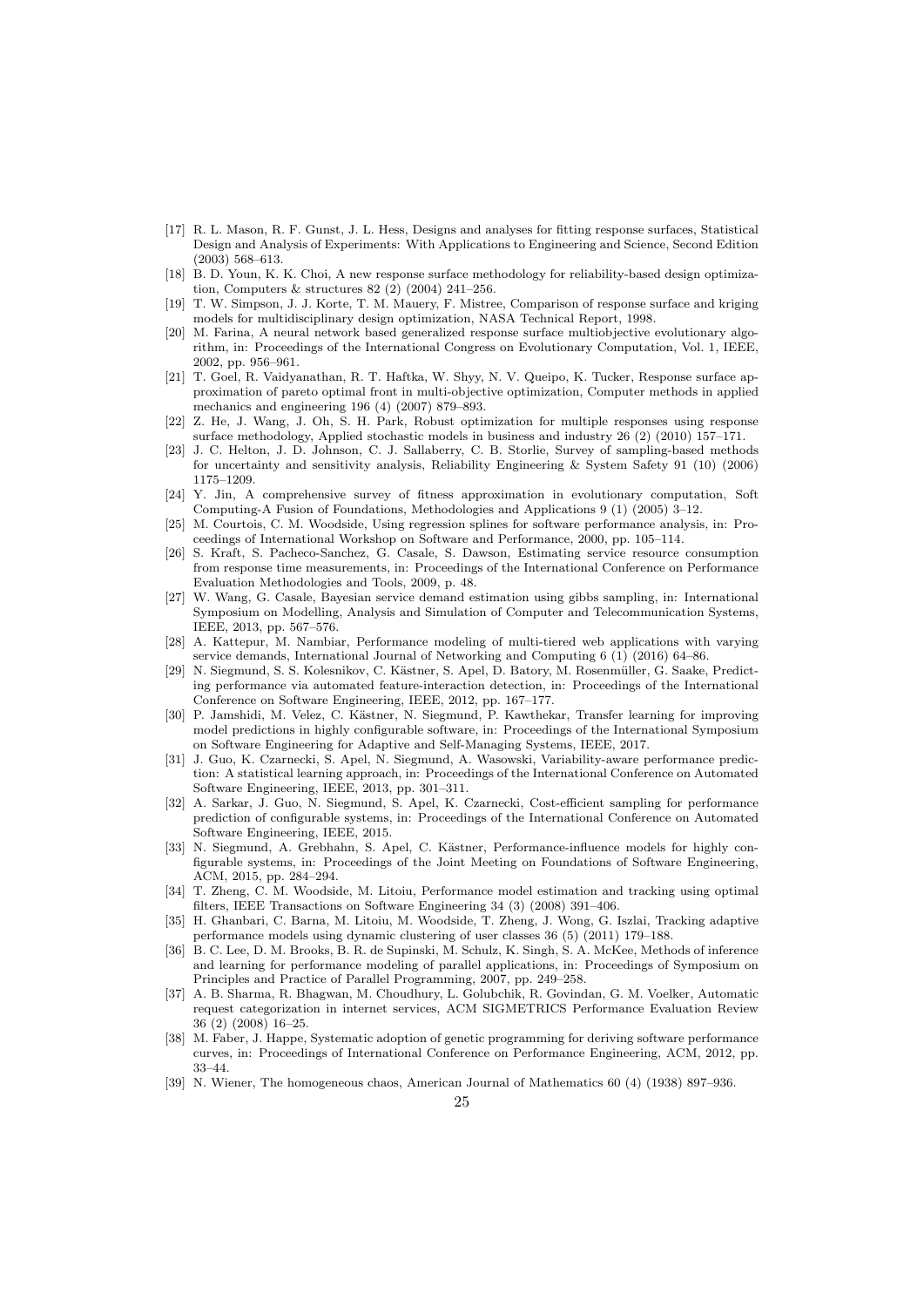- [40] D. Xiu, G. E. Karniadakis, The wiener–askey polynomial chaos for stochastic differential equations, SIAM journal on scientific computing  $24$  (2) (2002) 619–644.
- [41] D. A. Menascé, H. Gomaa, S. Malek, J. P. Sousa, SASSY: A framework for self-architecting serviceoriented systems, IEEE Software 28 (6) (2011) 78–85.
- [42] M. Kowal, M. Tschaikowski, M. Tribastone, I. Schaefer, Scaling size and parameter spaces in variability-aware software performance models, in: Proceedings of the International Conference on Automated Software Engineering, IEEE, 2015, pp. 407–417.
- [43] E. Incerto, M. Tribastone, C. Trubiani, Symbolic performance adaptation, in: Proceedings of the International Symposium on Software Engineering for Adaptive and Self-Managing Systems, ACM, 2016, pp. 140–150.
- [44] D. Perez-Palacin, R. Mirandola, Dealing with uncertainties in the performance modelling of software systems, in: Proceedings of the International Conference on Quality of Software Architectures, 2014, pp. 33–42.
- [45] P. Jamshidi, G. Casale, An uncertainty-aware approach to optimal configuration of stream processing systems., in: Proceedings of the IEEE International Symposium on the Modeling, Analysis, and Simulation of Computer and Telecommunication Systems, 2016. URL http://dx.doi.org/10.5281/zenodo.56238
- [46] P. Jamshidi, A. Sharifloo, C. Pahl, H. Arabnejad, A. Metzger, G. Estrada, Fuzzy self-learning controllers for elasticity management in dynamic cloud architectures, in: Proceedings of the International Conference on Quality of Software Architectures, IEEE, 2016, pp. 70–79.
- [47] C. Pahl, P. Jamshidi, O. Zimmermann, Architectural principles for cloud software, ACM Transactions on Internet Technology.
- [48] I. Meedeniya, A. Aleti, I. Avazpour, A. Amin, Robust archeopterix: Architecture optimization of embedded systems under uncertainty, in: Proceedings of the Second International Workshop on Software Engineering for Embedded Systems, IEEE Press, 2012, pp. 23–29.
- [49] I. Meedeniya, I. Moser, A. Aleti, L. Grunske, Evaluating probabilistic models with uncertain model parameters, Software & Systems Modeling 13 (4) (2014) 1395–1415.
- [50] M. Marseguerra, E. Zio, L. Podofillini, Multiobjective spare part allocation by means of genetic algorithms and monte carlo simulation, Reliability engineering & system safety 87 (3) (2005) 325– 335.
- [51] A. P. Dempster, N. M. Laird, D. B. Rubin, Maximum likelihood from incomplete data via the em algorithm, Journal of the royal statistical society. Series B (methodological) (1977) 1–38.
- [52] D. C. Montgomery, G. C. Runger, Applied statistics and probability for engineers, John Wiley & Sons, 2010.
- L. Zadeh, Fuzzy sets, Information and Control 8  $(3)$   $(1965)$  338 353.
- [54] Y. Ben-Haim, Info-gap decision theory: decisions under severe uncertainty, Academic Press, 2006. [55] R. E. Moore, R. B. Kearfott, M. J. Cloud, Introduction to interval analysis, Siam, 2009.
- [56] A. Hyvärinen, J. Karhunen, E. Oja, Independent component analysis, Vol. 46, John Wiley & Sons, 2004.
- [57] A. Keese, H. G. Matthies, Sparse quadrature as an alternative to monte carlo for stochastic finite element techniques, Proceedings in Applied Mathematics and Mechanics 3 (1) (2003) 493–494.
- [58] T. Hastie, R. Tibshirani, J. Friedman, The elements of statistical learning: data mining, inference and prediction, 2nd Edition, Springer, 2008.
- [59] G. Blatman, B. Sudret, An adaptive algorithm to build up sparse polynomial chaos expansions for stochastic finite element analysis, Probabilistic Engineering Mechanics 25 (2) (2010) 183–197.
- [60] A. M. Molinaro, R. Simon, R. M. Pfeiffer, Prediction error estimation: a comparison of resampling methods, Bioinformatics 21 (15) (2005) 3301–3307.
- [61] C. Trubiani, A. D. Marco, V. Cortellessa, N. Mani, D. C. Petriu, Exploring synergies between bottleneck analysis and performance antipatterns, in: Proceedings of the International Conference on Performance Engineering, 2014, pp. 75–86.
- [62] G. Franks, P. Maly, M. Woodside, D. C. Petriu, A. Hubbard, M. Mroz, Layered Queueing Network Solver and Simulator, [online] http://www.sce.carleton.ca/rads/lqns/LQNSUserManjan13.pdf (2013).
- [63] B. Hughes, On the error probability of signals in additive white gaussian noise, IEEE Transactions on Information Theory 37 (1) (1991) 151–155.
- [64] A. van Hoorn, M. Rohr, W. Hasselbring, Generating probabilistic and intensity-varying workload for web-based software systems, in: Proceedings of International Performance Evaluation Workshop, 2008, pp. 124–143.
- [65] B. White, J. Lepreau, L. Stoller, R. Ricci, S. Guruprasad, M. Newbold, M. Hibler, C. Barb,